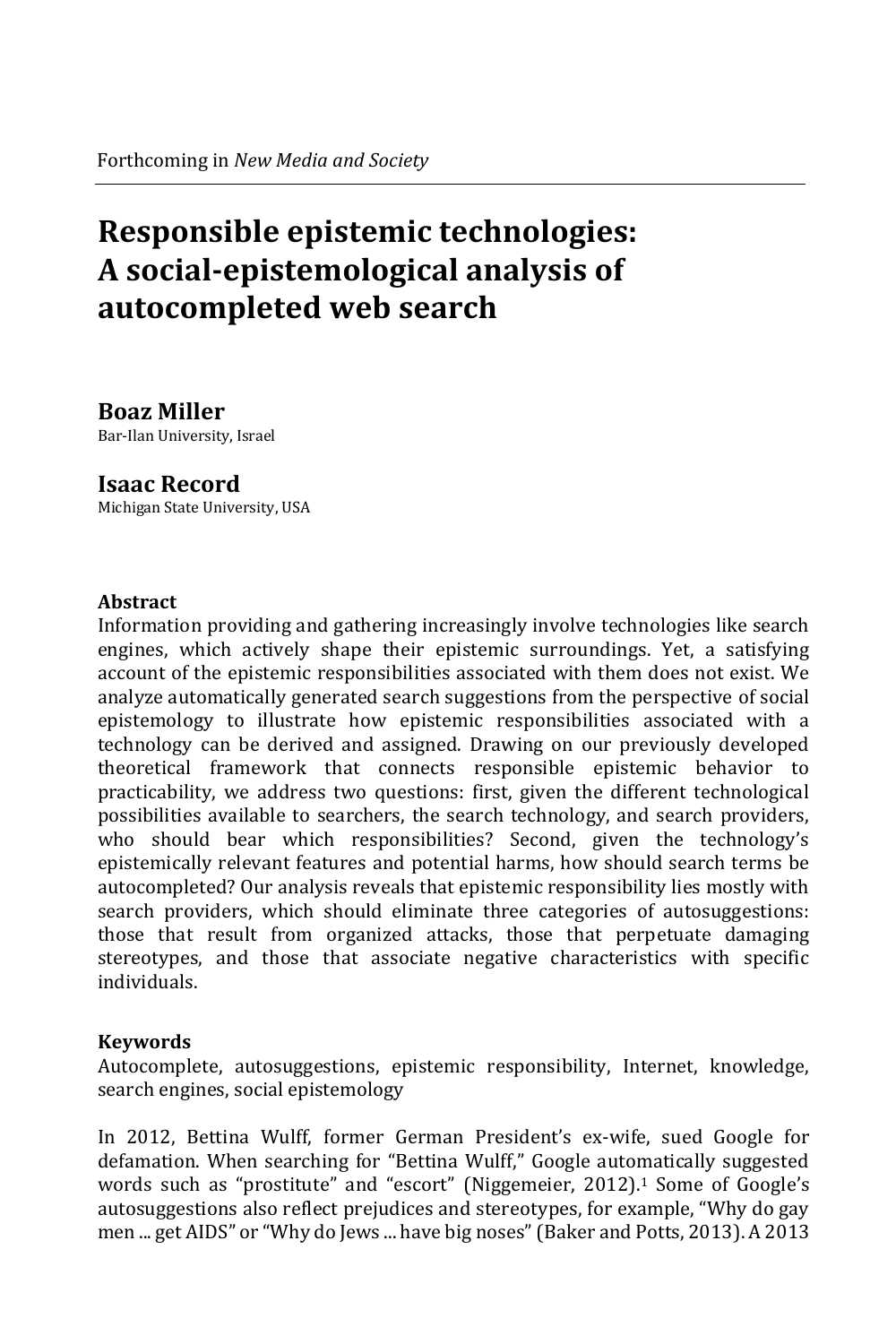ad campaign for *UN Women*, which aims at demonstrating the pervasiveness of discrimination against women, features women's mouths covered with real Google autosuggestions, such as "Women shouldn't ... have rights" and "Women need to ... be disciplined" (Figure 1) (Mahdawi, 2013).

In legal cases such as Wulff's, Google has claimed its autosuggestions merely objectively reflect its users' interests (Jordans, 2013; Niggemeier, 2012). Nevertheless, Google officially refrains from autocompleting queries "related to pornography, violence, hate speech, and copyright infringement" (Google, 2014). In 2013, Google eliminated the autosuggestion "autistic people should ... die" (O'Brien, 2013); in 2011, Google was criticized for caving in to pressure from the entertainment industry when it stopped autosuggesting torrent-download sites (Ernesto, 2011).

Search autocomplete raises normative questions—ethical, political, and legal.<sup>2</sup> We address its *epistemic* dimensions. We ask how search queries can be responsibly autocompleted from an epistemic perspective. Our analysis draws on our previously developed account of the relations between technological possibilities and responsible epistemic conduct (Miller and Record, 2013; Record, 2013).

# **Theoretical framework**

Our analysis is from the theoretical perspective of social epistemology, which is the branch of philosophy that studies the social dimensions of knowledge. While *sociologists* of mass media knowledge study how knowledge claims in the media gain social and political legitimacy (Ettema and Glasser, 1987; Ekström, 2002; Parasie and Dagiral, 2013; Rogers and Ben-David, 2008), *philosophers* specifically, social epistemologists—are interested in their epistemic validity, analyzed in terms of rationality, evidence, truth, and so on. Social epistemologists widely acknowledge that epistemic validity and socio-political legitimacy are closely intertwined (Fricker, 2007; Longino, 2002; Solomon, 2001).

Social epistemologists of digital and social media engage in normative epistemic evaluation of Internet platforms and practices, such as blogging (Coady, 2011; Goldman, 2008; Munn, 2012; Turner, 2013), googling (Simpson, 2012), ranking (Origgi, 2012; Simpson, 2011), user-anonymity (Frost-Arnold, 2014), crowdsourced GPS (Global Positioning System) navigation (Record and Miller, 2016), and Wikipedia (De Laat, 2011; Fallis, 2011; Magnus, 2009; Wray, 2009). A related project analyzes Internet phenomena to re-examine traditional epistemic notions such as knowledge, justification, trust, and testimony, with an eye to epistemically bettering current online practices (Freiman, 2014; Lynch, 2016; Miller and Record, 2013; Record and Miller, 2016; Simon, 2010; Tollefsen, 2009; Weinberger, 2011).

This article's treatment of autocomplete illustrates a principled theoretical basis for allocating epistemic responsibilities. We increasingly embed knowledge practices in technological infrastructures that, together with our competencies to manipulate them, constrain what is practicable for us to know and do. Our theoretical framework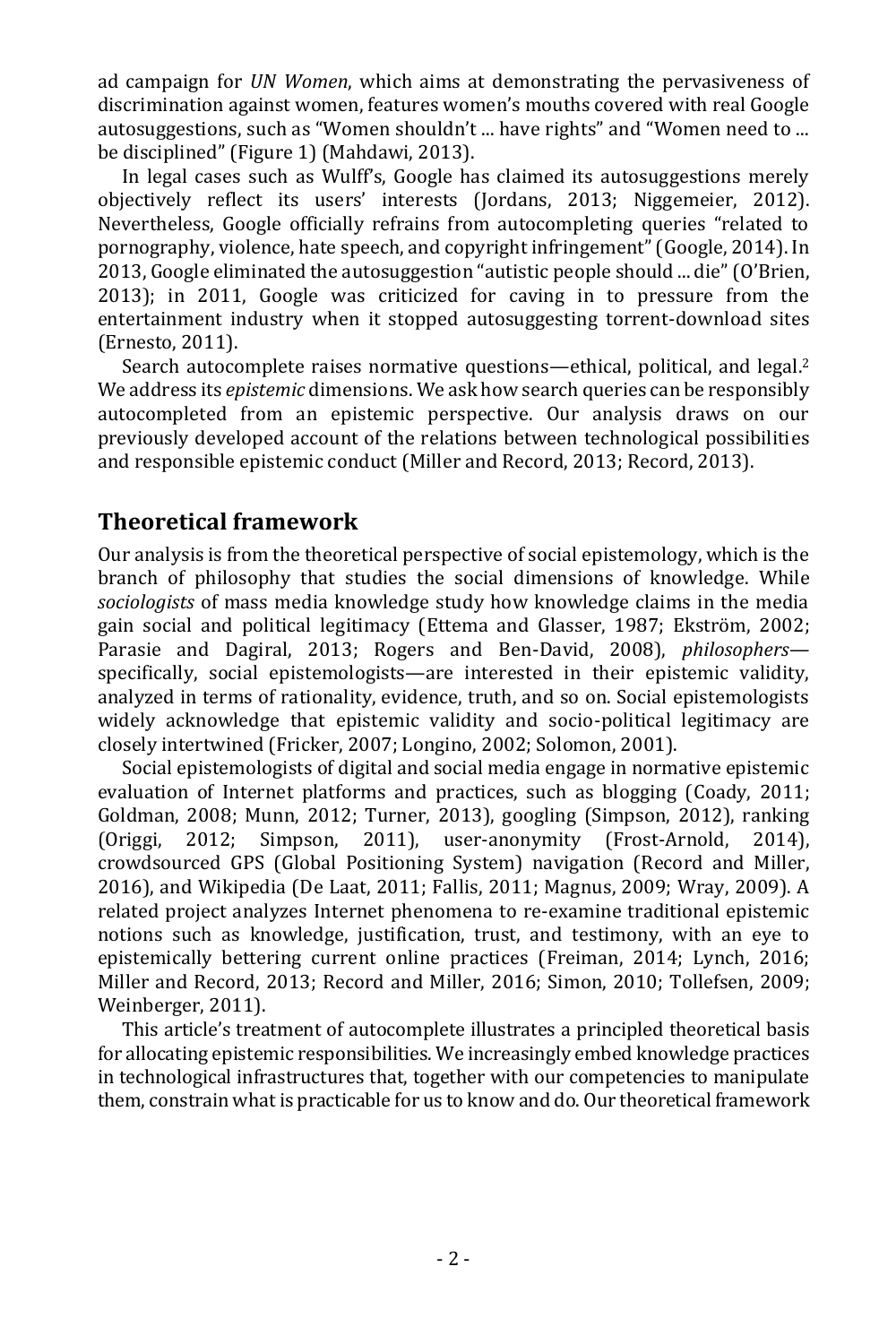

**Figure 1.** An ad from the United Nations (UN) Women campaign, which features real autosuggestions.

(Miller and Record, 2013; Record, 2013) acknowledges and accounts for these technologies and the social structures that form around them. It states that what we can know depends on what we can do in practice, which depends on the available material and conceptual resources. New technology makes certain previously impracticable actions practicable. Such new possibilities effectively change existing standards of epistemic responsibility, which in turn change existing standards of epistemic justification. For example, it is impossible to know that the surface of the moon is not smooth without observing it with a telescope. It was technologically possible to build a telescope in 1610, but not in 1210; thus, it was possible to have that knowledge in 1610, but not in 1210.

An epistemically responsible subject does, inasmuch as she can, what is required of her to bring about true and rational beliefs. Responsibility is delimited in part by role-expectations. Practicability is delimited by the subject's competencies and her technological, ethical, and economic circumstances. Practicability sets an upper limit on responsibility in that a responsible subject need not do more than what is practicable. It sets a lower limit on responsibility, because when an inquiry or validation becomes practicable, performing it tends to become a minimal requirement for forming responsible beliefs on relevant matters. The more practicable a putative epistemic justification-increasing activity is, the likelier that it would be included among the subject's responsibilities.

Previously, we focused on search-engine users' epistemic responsibilities, while here we extend the analysis to information providers. We argue that autocomplete inevitably and irreparably induces changes in users' epistemic actions, particularly their inquiry and belief formation. These changes have potential epistemic benefits and harms to individual users and society. We identify these changes and explain how autocomplete should prevent or minimize harms. Our methodology can be easily extrapolated to other technologies.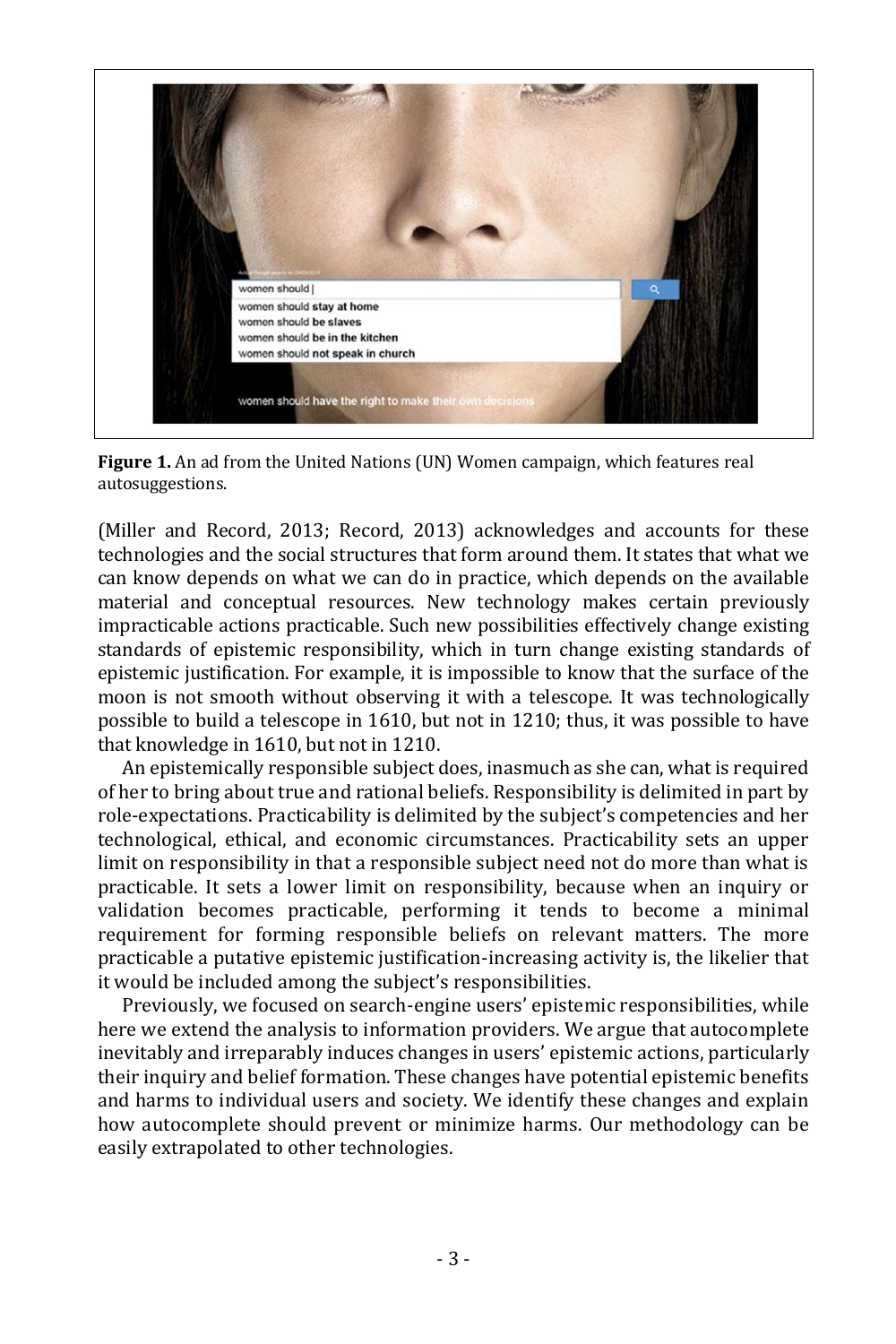# **Technical overview**

We first examine the workings of autocomplete technology. From a user's perspective, autosuggestions spontaneously appear adjacent to the typed contents of the search box, for example, as a dropdown list. As she types, the suggestions update accordingly. At any time, she can select a suggestion and is immediately transferred to a new page with relevant search hits. In some implementations, the entire hits page corresponding to the "best-guess" autosuggestion is displayed and updated as the user types.

Well-functioning autocomplete features rely on several technical components that have only recently come together. Algorithms for quick fetching of spelling corrections have been used since the 1960s. So have data structures for quickly predicting terms from an index (Knuth, 1998: Chapter 6). But *search engine* autocomplete also requires responding to users' input in real time. Real-time communication became practical only after certain browser, server, and communication technologies became widely available. Traditionally, a web user would work on a browser on the client side and have to initiate sending information to a remote server by pressing a "send" button, clicking a hyperlink, or typing a URL. The client would then wait for the server to respond. This synchronous communication architecture suited slow networks, which could not efficiently handle continuous rapid back-and-forth transmissions.<sup>3</sup> Only around 2004, when high-speed infrastructure improved and reached the common household, was interactive real-time communication developed (Garrett, 2005).

Autocomplete hinges on the ability to prompt the user with the most relevant suggestions, which depends on the quality of the index. Current indexing methods use a vector-space model, in which sets of keywords are represented as vectors in higher dimensional space. Relevant suggestions are taken from similar vectors as measured by the "distance" between vectors (Hiemstra, 2009). Statistical analyses are also heavily used. These techniques require brute computing power and vast memory space, which only became practical around 2000.

Autosuggestions depend on many *ad hoc* implementation decisions. We can make informed guesses about the factors influencing autosuggestions. The number of queries for a term is a major factor and so are the number of click-throughs, the user's geographic location, and her personal use history. Other relevant factors include the number of hits and their quality, diversity across domain names, search language, explicit occurrence of terms in search hits, and trends among users (BBC News, 2012; Sullivan, 2011; Wiideman, 2011).<sup>4</sup>

Autocomplete is susceptible to manipulation. Manipulability raises concerns about the objectivity of autosuggestions. There are several recorded successful attempts to manipulate Google's autocomplete, for example, using Amazon's *Mechanical Turk* crowdsourcing system, by having many users on different machines search the same terms (Sullivan, 2011; Wiideman, 2011). In 2013, an Israeli plaintiff won a defamation case against Google for making defamatory autosuggestions when searching for his name. His lawyers manipulated the Google interface to suggest "takes chocolate milk" when searching the judge's name. They claimed they could have easily manipulated it to autosuggest "takes bribe" (Anonymous, 2013).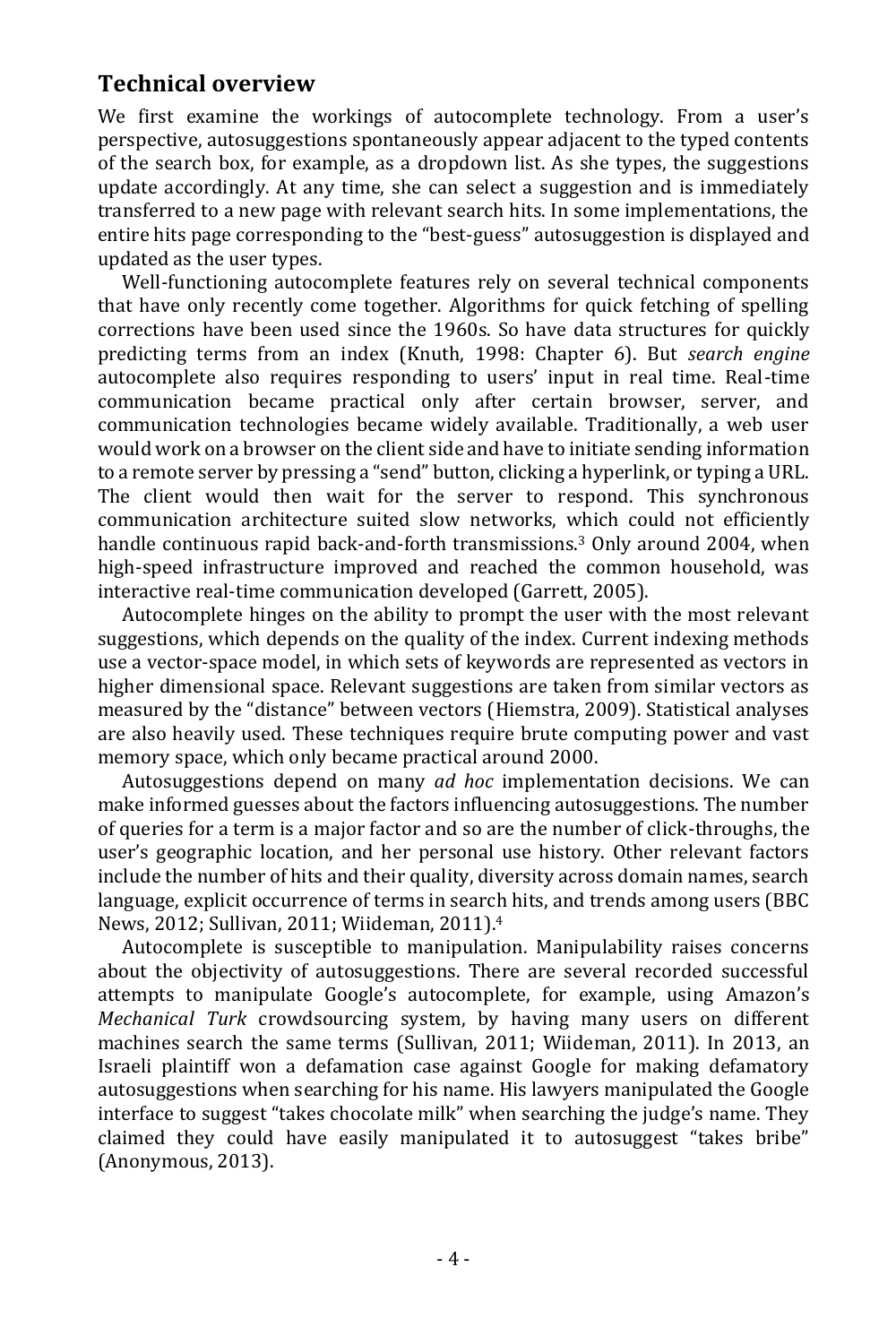## **Epistemically relevant features of autocomplete**

Autocomplete introduces novel distinctive technological possibilities, which according to our theoretical framework impose novel epistemic responsibilities. First, autosuggestions result from many individuals' collective search behavior. This may help users draw attention to aspects they might otherwise have neglected, although the mere fact that something is popular does not guarantee its correctness or usefulness. In popular searches, a user's impact on autosuggestions other users see is negligible, but in unpopular searches, such as manipulation cases, an individual or a small group may have substantial influence.

Second, autosuggestions are generated automatically, without a human being's direct involvement. This distinguishes autocomplete from human testimony and other practices that social epistemologists usually study. Automaticity and lack of supervision raise questions about the system's reliability and capacity to correct mistakes.

Third, autosuggestions are subject to a feedback loop—the more people choose a suggestion, the likelier it is to reappear. Popular autosuggestions become more popular, while unpopular autosuggestions wither. This ampliative effect has epistemic implications, insofar as searchers deem the results representative. Searchers seeking information on unpopular topics may have to enter very precise search terms without the aid of autosuggestions before they find the desired results. Meanwhile, sensational details may propagate unchecked. Autocomplete may operate more like a rumor mill than a reference librarian.

Fourth, users' exposure to autosuggestions is involuntary.<sup>5</sup> Users cannot type a search without encountering autosuggestions. Once seen, they cannot "unsee" the results. A searcher seeking the airtime of her favorite television program, for example, might see an autosuggestion that "spoils" the next episode by revealing crucial plot information.

Psychology suggests two likely consequences of involuntary exposure. *First*, initially disregarded associations sometimes transform into beliefs because humans are prone to source-monitoring errors: subjects mistake the original information source and may put more or less credence in the information than they would have given the correct source (e.g. Johnson et al.,  $1993$ ).<sup>6</sup> Someone might read "Bettina Wulff prostitute" and initially disregard it, but later, having forgotten the source, recall having read it. This is supported by the sleeper effect, according to which when people receive a message with a discounting cue, they are less persuaded by it immediately than later in time (Kumkale and Albarracín, 2004).<sup>7</sup> *Second*, involuntary exposure to certain autosuggestions may reinforce unwanted beliefs. Humans are bad at identifying and rooting out their implicit biases (Kenyon, 2014). Because exposure is involuntary, even subjects hygienic in their epistemic practices may be negatively affected.

Fifth, autosuggestions interactively affect a user's inquiry, leading to paths she might not have pursued otherwise. Effectively, if a user looks at the screen, she can't help but see the autosuggestions, and these impressions can affect her inquiry. Autosuggestions may seem to a user to delimit the possible options or represent what most people find relevant, either of which may change her search behavior. She may change her search terms for one of the suggestions, add or subtract additional terms to rule out or in suggested results. She may abandon her search altogether because the autosuggestions seem to provide the answer or indicate that there is no answer to be found that is she may assume that because nothing is being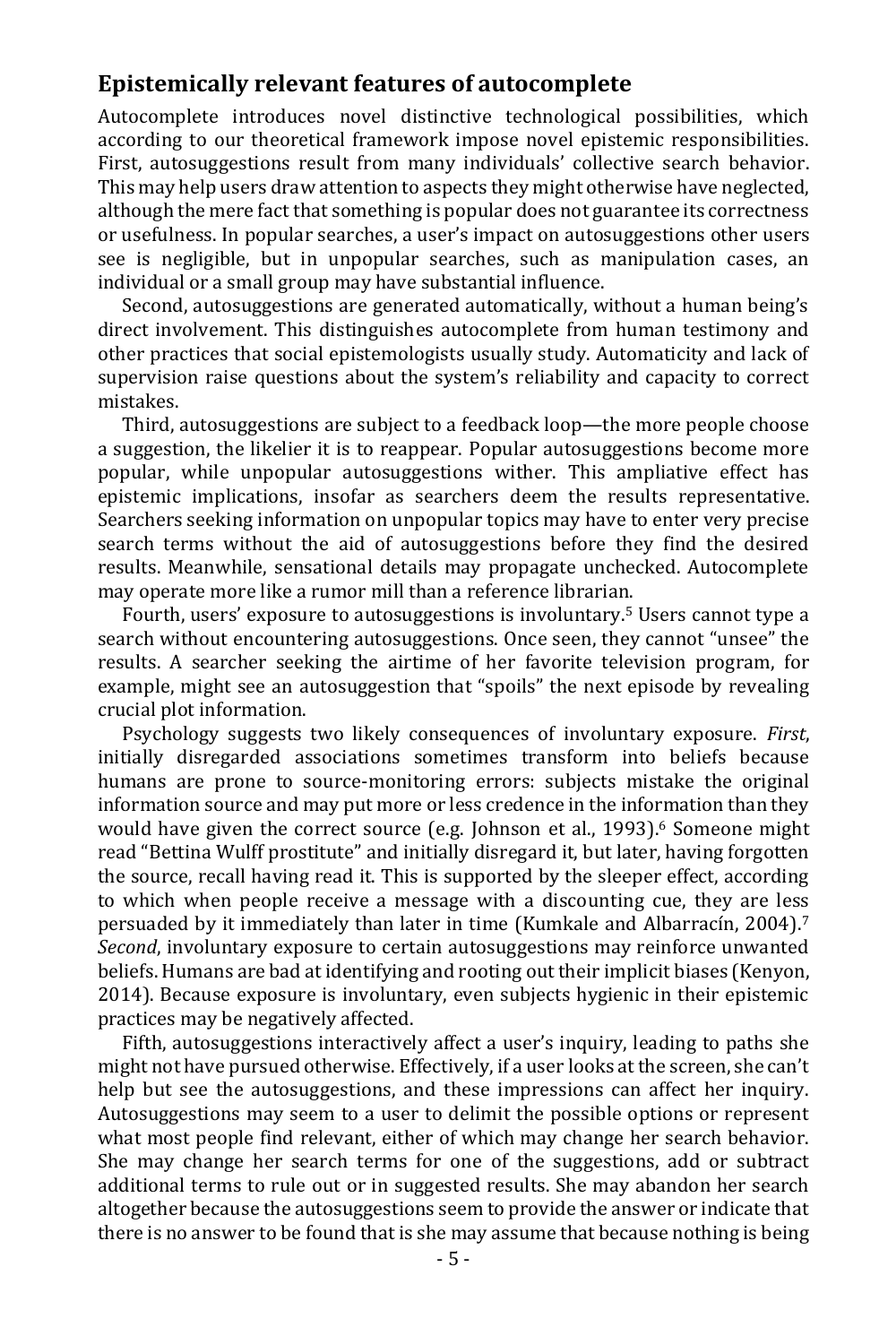suggested, no results for the query exist. Furthermore, because the displayed information may be incomplete or out of context, she might reach a different conclusion on the basis of autosuggestions than if she actually visited the linked page.

Altering a user's path of inquiry can have positive effects, as when he is exposed to relevant information he might not have encountered given his chosen search terms. But the effects may also be negative. For example, the first woman in space was Soviet cosmonaut Valentina Tereshkova, but when a user types "first woman in space," Google autosuggests "Ride"—a reference to Sally Ride—the first *American* woman in space. Some users follow this autosuggestion into a wrong path of inquiry (White and Marchionini, 2007: 701). Such derails in inquiry may be deleterious—as when a searcher seeks information about a vaccination's sideeffects and is led to persuasive anti-vaccination websites promoting the nowdiscredited idea that vaccines cause autism.

Finally, autosuggestions affect users' belief formation process *in a real-time interactive and responsive manner*. "It helps to complete a thought," as one user put this (Ward et al., 2012: 12). They may thus generate beliefs the user might not have had. Based on autosuggestions, I might erroneously believe that President Obama is a Muslim, Bettina Wulff was a prostitute, vaccines cause autism, women should stay out of the workforce, or Sally Ride was the first-ever woman in space. Alternatively, I might come to believe that these things are possible, where before I held no beliefs about them, or I might give these propositions more credence than I would otherwise. Autocomplete is like talking with someone constantly cutting you off trying to finish your sentences. This can be annoying when the person is way off base or pleasant when he seems like your mind-reading soulmate. Either way, it has a distracting, attention-shifting effect that other interactive interface technologies lack.

Other technologies share some features of autocomplete. We are involuntarily exposed to advertisements; non-autocompleted search is subject to a feedback loop; and autocomplete interfaces in applications other than web search, for example, autocompleted email addresses in an email client, may also alter their users' belief formation processes in real time. But no other technology has *all* six features. From the perspective of our theoretical framework, this means that autocompleted search introduces new technological possibilities, which may entail new epistemic responsibilities.

### **Epistemic virtues and harms of autocomplete**

Autocomplete has potential virtues. Empirical studies (Kato et al., 2013; Ward et al., 2012; White and Marchionini, 2007) find that it increases the speed of human– computer interactions and improves the quality of results, especially for slow typists or poor spellers (spelling correction is one of its most common uses); autocomplete disambiguates search terms, alerts users to possibilities beyond the ones they envisioned, or, conversely, narrows down their search and makes it more specific; it makes some users more confident that what they are looking for is out there because they are not the first to look for it. In addition, the technology has a didactic effect: it teaches users how to search by exemplifying common search constructions. Finally, autocomplete enhances users' meta-knowledge about the views and interests in society, especially politically incorrect views, which may be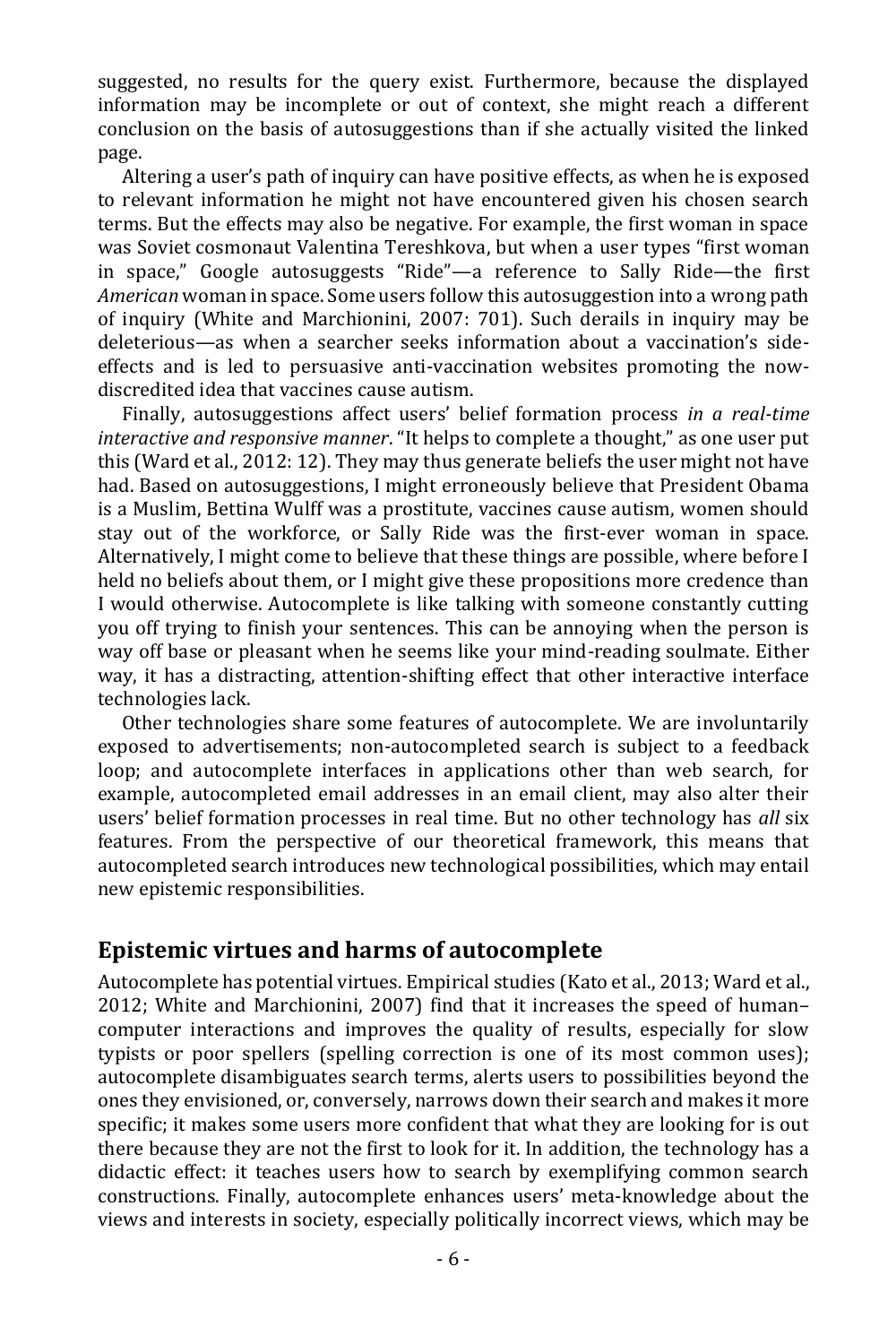underrepresented in mainstream channels. For example, without autocomplete, one may not know that others wonder whether Obama is Muslim.

The effects of autocomplete, though, vary for different users. For example, autocomplete helps dyslectic users search more effectively and reach performance levels equivalent to those of non-dyslectic users (Berget and Sandnes, 2015), while it cognitively overloads elderly users, thus derogating from the effectiveness of their search (Doubé and Beh, 2012).

Autocomplete also has drawbacks. Following Fricker's (2007: 9–29) analysis of testimonial injustice, we identify three potential harms of autocomplete. *First*, the *search target*'s dignity and autonomy may be harmed due to the spread of misinformation about them. Such misinformation may be about a specific individual, as in Wullf's case, or about minority or disempowered-group members, as in the prejudicial suggestions about gays, Jews, or the Māori (Baker and Potts, 2013; Elers, 2014). Second, the *searcher* is harmed when she develops false, biased, or skewed beliefs. As noted, autocomplete may interfere in the midst of a searcher's stream of thought or process of inquiry and divert it toward forming biased beliefs. Third, *society as a whole* is harmed when prejudicial, biased, or false beliefs about members of different groups in society lead to the incorrect assessment of the trustworthiness of informants who belong to these groups and, consequently, to blocking the circulation of critical ideas in society.

Autocomplete perpetuates prejudicial beliefs in subtler ways than merely making autosuggestions that state prejudicial stereotypes. A study of Google autosuggestions found that American parents are 2.5 times more likely to Google "Is my son gifted?" than "Is my daughter gifted?" and twice as likely to Google "Is my daughter overweight?" than "Is my son overweight?" Parents are generally more concerned with their daughters' looks and their sons' intellectual abilities. Not only do these queries reflect parents' gender-differentiated treatment of their children, their rates are misaligned with an American reality in which boys are 9% more likely to be overweight than girls, while girls are 11% more likely to be in a gifted program (Stephens-Davidowitz, 2014). Not only does autocomplete perpetuate googling parents' stereotypical beliefs about boys and girls due to its feedback loop, but because of its involuntariness and real-time interference in its users' belief formation processes, it can also plant ideas such as that their daughter might be overweight in parents who did not entertain such thoughts before.

### **Assigning responsibility in the autocomplete case**

How can and should the harms of autocomplete be rectified? According to our theoretical framework, technological possibility constitutes a salient factor in determining lower and upper bounds on epistemic responsibility. We therefore need to answer two questions (which we do in this section and in the "Epistemically responsible autocomplete" section, respectively). First, given the different technological possibilities available to the different parties (searchers, the search technology itself, and search providers), who should bear which responsibilities? Second, given the epistemically relevant features of the technology and its harms, how should search terms be responsibly autocompleted? We argue that the epistemic responsibility lies mostly with the search provider rather than searchers or the technology itself and that the prospects of devising a purely technological solution are grim due to inherent properties of the technology.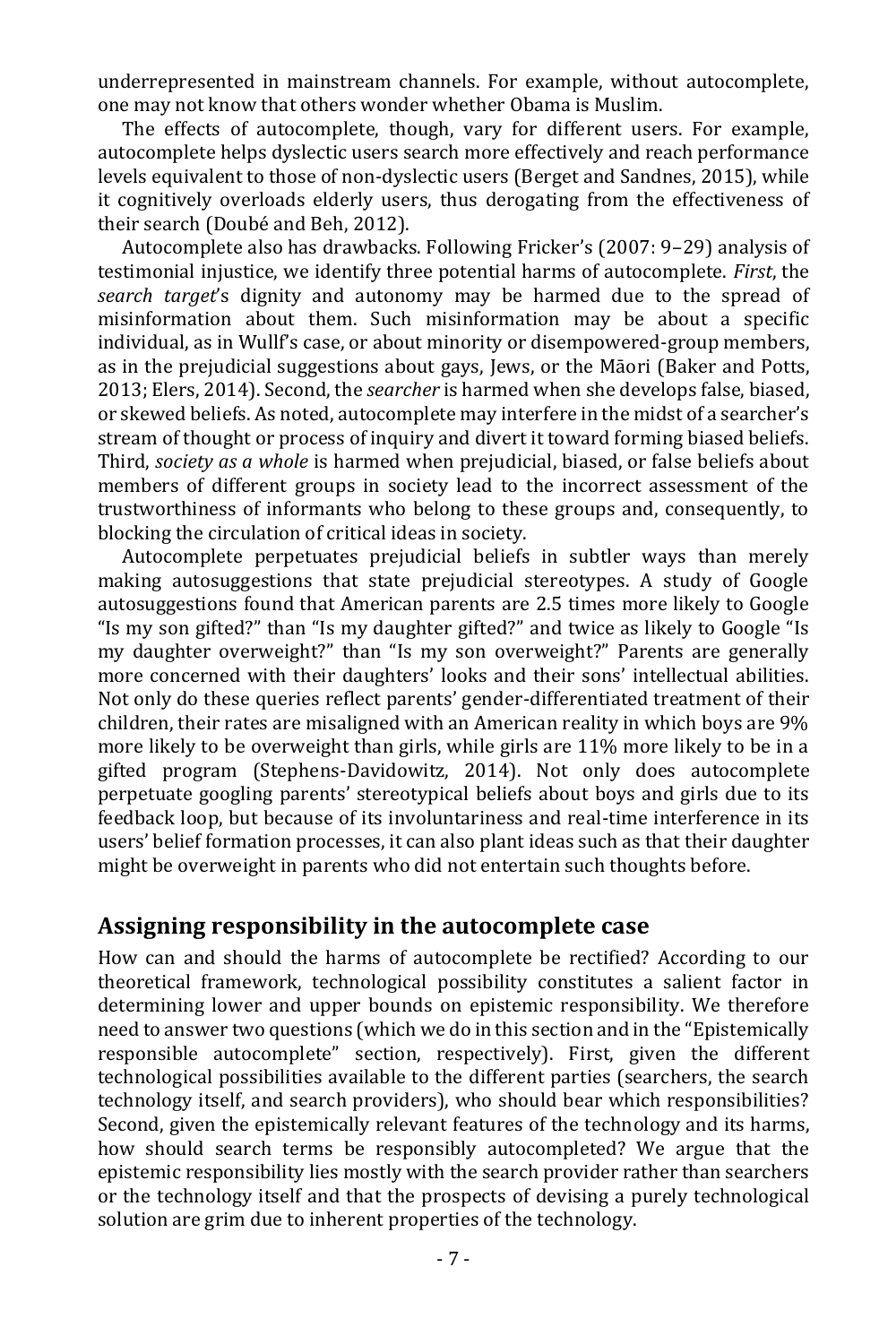Who should bear epistemic responsibility for the harms of autocomplete? There are four options: holding the searchers collectively responsible, holding the searchers individually responsible, holding the technology responsible, and holding the search provider responsible. We will consider each candidate in turn.

Can we hold searchers collectively responsible? Assuming that corporate bodies may be held responsible *as collectives*, independently of their individual members,<sup>8</sup> we may seemingly assign collective epistemic responsibility to a group of people who make the same problematic searches or click on the same problematic autosuggestions, and thus influence the suggestions that others see. However, all accounts of collective responsibility require that a group has minimal internal structure and cohesion for bearing responsibility as a group. The collective typically has neither the information nor the organizational structure to consider the effect of its aggregate behavior or produce a coordinated response to such predictions. The only thing that unites members of the group is that they have used the same search terms. The group thus cannot assume collective responsibility. $9$  But there are exceptions. Concerted efforts to manipulate search results by crowdsourcing appear to meet the cohesion requirement because participants explicitly elect to participate. Likewise, actions by a hacker activist group probably qualify. For the purposes of this article, however, we focus on typical individual searchers' aggregate behavior.

What about holding searchers individually responsible? This is tricky because not every individual performing a problematic search acts in an epistemically irresponsible way. A searcher need not be biased to make a problematic search. Suppose the view that the Ferengi are greedy reflects a prejudicial stereotype. Typing the query "Why are the Ferengi greedy?" is not always epistemically irresponsible because one may type such a query without believing it, for example, to identify who holds this view. Even if someone types a query that reflects a prejudicial belief, she still might not be epistemically irresponsible. Rather, typing the query and reading the search results may help her encounter alternative views, correct her errant belief, and become aware of its prejudicial nature. Epistemic responsibilities might demand that individuals explore additional search terms rather than avoiding particular ones. Indeed, the recommendation to seek out additional sources accords with our previous findings regarding search engines generally (Miller and Record, 2013).

One may respond that typing a problematic query is not epistemically irresponsible for its epistemic effects on the searcher, but its side-effects for other searchers. This is similar to an individual's moral responsibility to refrain from unnecessarily driving her car or consuming too much because of the negative environmental side-effects of such actions. Thicke (2013) dubs this the "Internet Observer Effect," which is that "any time you do anything on the internet; it affects the epistemic landscape of not just yourself, but everyone else who uses the internet." Thicke gives the example of searching for an individual who has offensive views about rape. Merely searching for this author and "rape" could cause Google's algorithms to associate the author more closely with "rape," causing his website to be ranked higher when others search for "rape," ultimately influencing people's beliefs about what counts as rape.

Nevertheless, assigning individual responsibility to searchers, or at least the bulk of responsibility, is wrong. Many searchers are unaware of the negative epistemic implications of their actions. Even when they are, they do not know how their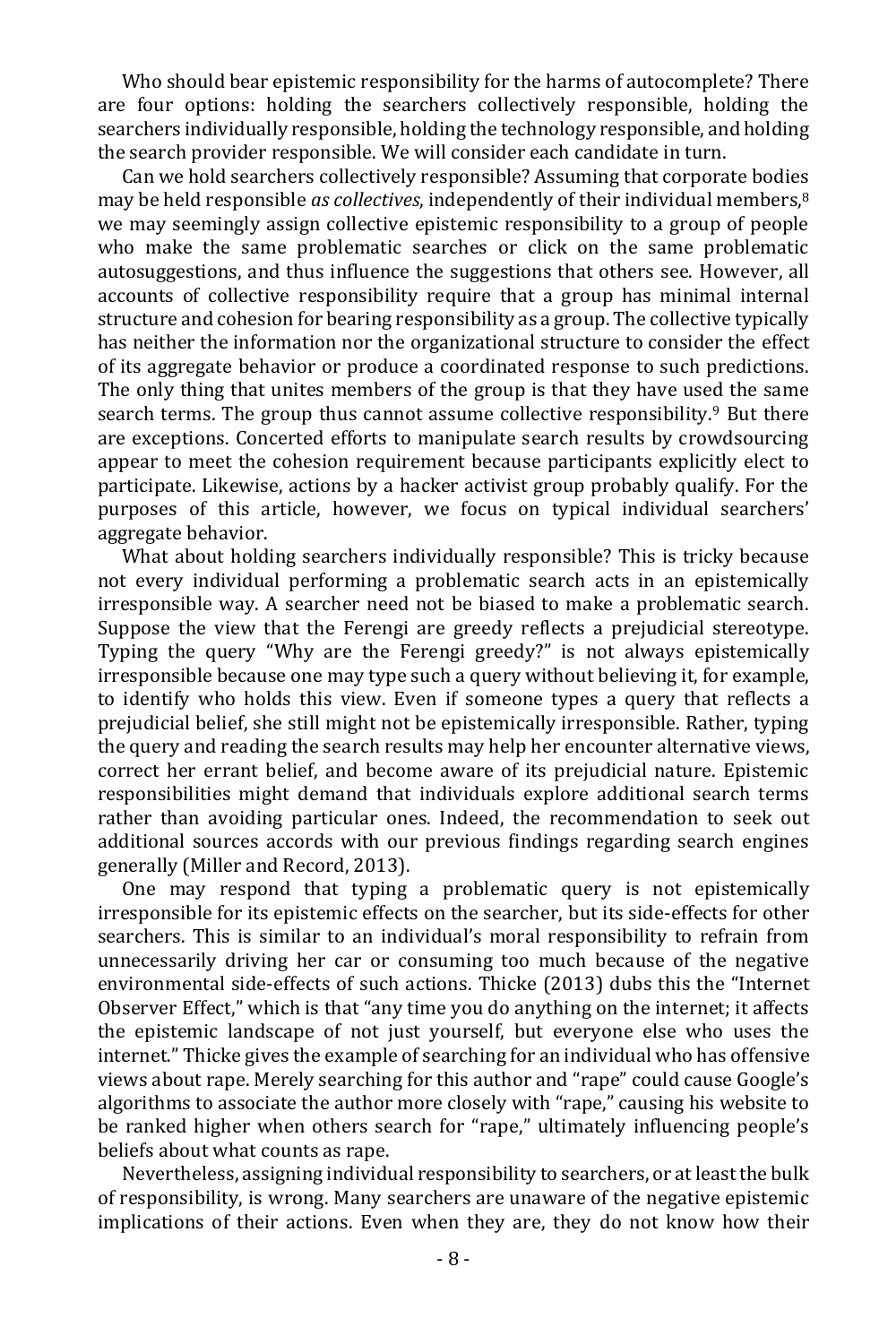actions affect the autosuggestions others encounter. Even if a searcher knew how her search affected others' autosuggestions, she had no control over this process. She could refrain from searching at all, but this all-or-nothing alternative seems disproportionate to the epistemic risks, especially considering the potential rewards of autocomplete.

One may object that ignorance of how technology works is not always a valid defense for epistemically irresponsible action. Indeed, we advocate this view elsewhere (Miller and Record, 2013). A responsible subject should typically do what she can to ensure the information upon which she forms her beliefs is unbiased and complete enough to underwrite her judgments. Elsewhere, we argued that this entails a duty to ensure that her information sources are unbiased, especially when she does not know how they work. But the current worry is not about her own beliefs, but the potential harm to others' beliefs, whom she may not even know. Extending a subject's epistemic responsibilities to consider indirect harm to others' beliefs goes too far. Searching is distinct from cases of testimony or expert testimony, where extending epistemic responsibility to consider indirect harms may be appropriate.

A second reason why an individual searcher should not bear (much) responsibility is that the effect of her actions is typically minuscule. The infinitesimal effect of a single search suggests that the searcher's share of responsibility is similarly infinitesimal. Individual searches influence the behavior of the algorithm, but this influence is typically so dilute as to be almost irrelevant in practice.

The third candidate for having epistemic responsibility for autocomplete is the technology itself. One might immediately object that responsibility is inherently tied to human judgment and cannot be ascribed to technology. However, some argue that technologies could be bearers of responsibility. According to Latour (2002), traditional ethics unjustifiably distinguishes judgments about responsibilities, which it deems moral, from judgments about which means best serve which ends, which it deems morally neutral. But available means and the certainty of our judgments about them delimit the space of possible ends, which in turn delimits the space of responsibilities and obligations. This makes means themselves moral entities because they perform moral roles and constitute moral ends (cf. Adam, 2008).

Latour further describes how technological agents perform their social function in a "relentlessly moral" fashion. The hydraulic door closer vigorously shuts the door on those laden with packages or infirm with age. They plead or curse in vain, for the door closer cannot be convinced or bribed (Latour, 1988). Similarly, the speed bump equally slows down the reckless speeding driver and the ambulance pressed for time (Latour, 1996: 9).<sup>10</sup> Autocomplete has similar moralizing effects. By suggesting certain search terms, autocomplete encourages searchers to trust them to yield helpful results. It didactically leads users to enter different, potentially better search terms.

Relentless, moral algorithms cannot be convinced or bribed to show different results. But does that make them responsible for their behavior? We avoid the principled ontological question of whether artifacts can be proper moral agents and pursue a targeted inquiry into the technological possibilities presently available. We ask whether autocomplete can *de facto* reliably perform the epistemic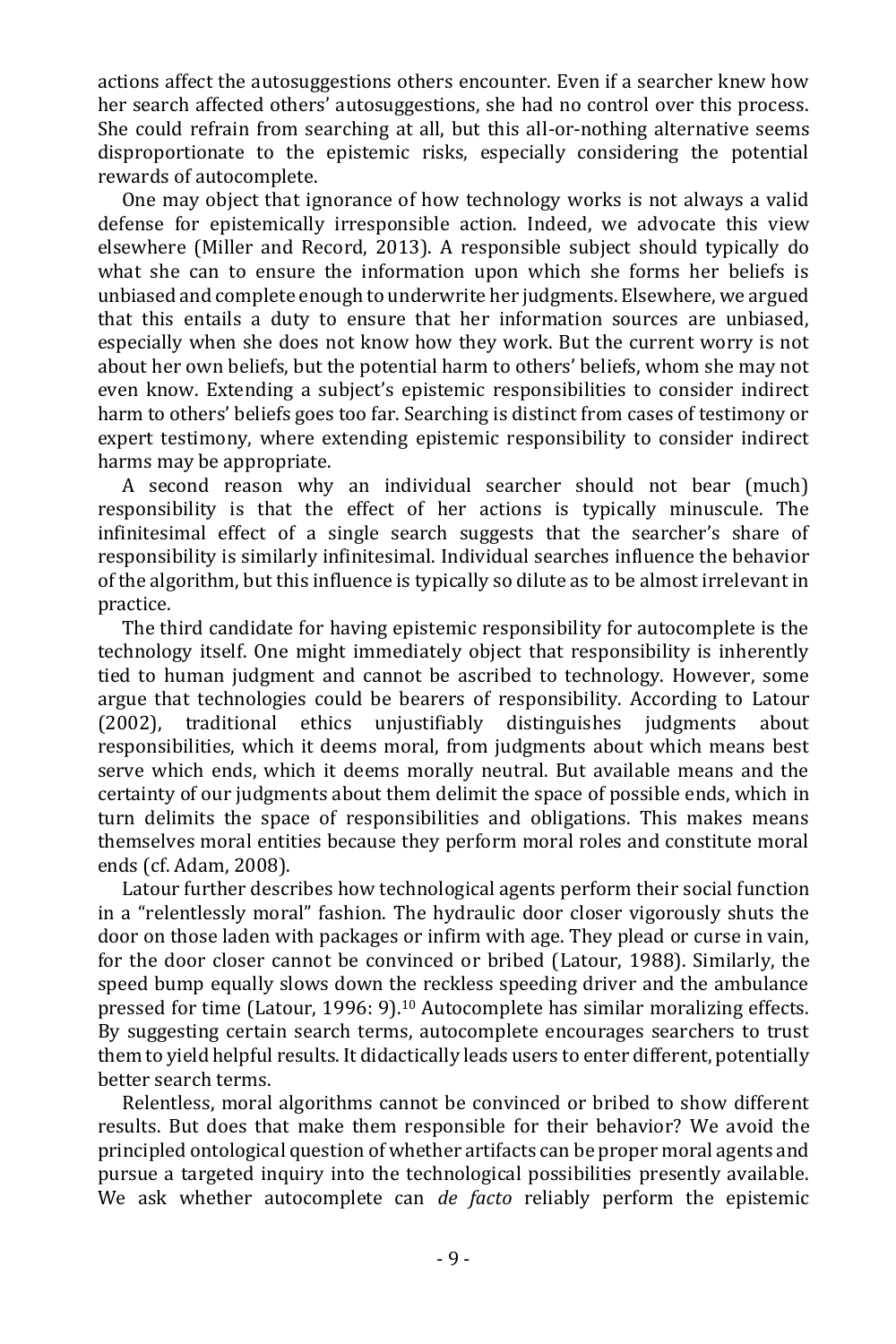responsibilities accompanying autocomplete. Insofar as it cannot, the responsibility *must* lie at a qualified human agent.

Regardless of whether technology can be a proper moral agent, there is a prevalent tendency, especially among technologists, of thinking that the solutions to the sort of problems we raised should be primarily technological or algorithmic. Implementing this thought would amount in practice to letting technology resolve questions of appropriate autocomplete. We argue against this option and insist that discharging technology alone with responsible autocomplete is not practicable.

So why can't an algorithm make epistemically responsible autosuggestions avoiding the harms discussed in the "Epistemic virtues and harms of autocomplete" section? Algorithms cannot autonomously identify which alternatives might harm subjects' belief formation processes. Moreover, if we take additional inspiration from Fricker's (2007) analysis of testimonial injustice, to correct for the harms of epistemic injustice, a biased subject should reflectively revise his prejudices over time, when the evidence he encounters does not support them. An algorithm seems incapable of this. The algorithm would need to identify which suggestions are offensive or prejudicial and know the actual state of affairs. For example, in the "is my son ... gifted" and "is my daughter ... overweight" case, discussed in the "Epistemic virtues and harms of autocomplete" section, the algorithm would need to know the actual rate of giftedness in boys and obesity in girls to know how frequently to make these suggestions. And even this would be insufficient for responsibly autocompleting *individual* queries, unless the search provider had data about the specific user's children to know which suggestions are most appropriate.

Judgments regarding harmfulness are context-sensitive, while current text and data analysis algorithms are not. Similar or even identical texts, keywords, and pictures may be offensive in some contexts and not others. Morozov (2013: 140–143) describes two examples where Google's algorithms made a wrong automatic judgment. In the first, they banned a respectable highbrow magazine from Google's AdSense program for publishing a story by a renowned author about a man's sexual experiences because they deemed it pornographic. In the second case, they banned a Nigerian political activist's site for posting photos protesting against police brutality in Nigeria because they deemed them as too violent. Society has different standards for treating nudity, violence, and so on in different contexts. It matters whether they appear in a museum, an encyclopedia, or a top-shelf magazine. Current technology faces insurmountable difficulties implementing subtle context-sensitive standards required for responsible autocomplete.

Kuflik (1999) lists several additional limitations of computing technology, which militate against discharging responsibilities to unsupervised computers. These limitations are principled in that they are inherent to the operating principles of code-running digital machines; thus, they cannot be overcome by mere improvements of computational power. First, testing large software is difficult because there are many more possible than testable inputs. Thus, software reliability greatly depends on the inputs its testers could predict in advance. Additionally, correcting one error can introduce new errors. While developers try to design software modularly, there can be unanticipated dependencies between modules. Moreover, small errors in the input or code can lead to large and significant errors in the output. Recent examples include a person charged US\$81 billion on his credit card for filling a gas tank (Trumbo, 2009) and a used book posted on Amazon for US\$23 million by automatic pricing algorithms (Eisen,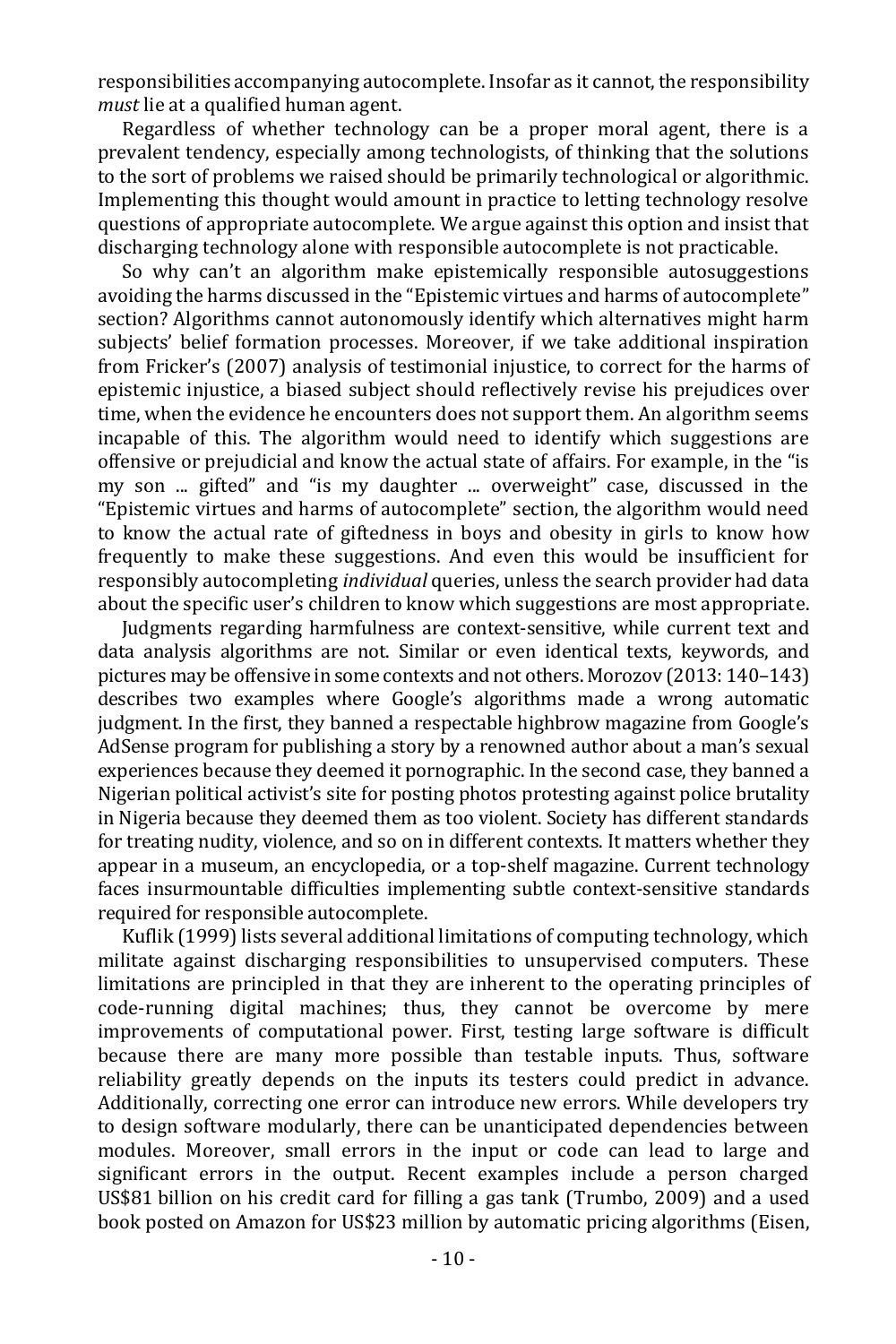2011). These stories are newsworthy for their piquancy, but similar errors are common, and fixing them is part of many programmers' routine. For these reasons, responsibility must ultimately lie in human hands.

Two practicable options for making sensitive judgments are allowing users to flag harmful autosuggestions and blacklisting certain terms. But in each case, responsibility clearly lies with the users or programmers—not the algorithm. Indeed, programmers intervene just this way to alter autosuggestions. There is a blacklist of phrases that Google would not autosuggest. All major search engines refrain from autocompleting pornographic queries. This is evident in Figure 2, where only the small search engine Babylon makes sexually explicit suggestions.

Blacklisting policies constitute a tacit admission that (1) there are undesirable responses, (2) the algorithms do not weed them out, and (3) programmers can intervene effectively to correct flaws in the algorithm. Search providers hold themselves responsible for some results of unsupervised algorithms. It may be argued that these interventions are relatively narrow: they only intend to filter out "bad" words, sexually explicit suggestions, and some Internet back alleys. But the scope of intervention is irrelevant. Providers can and do alter the algorithm to remove certain autosuggestions.

The final site for autocomplete responsibility is the search company. Because we arrived here by elimination, let us ensure we have not been hasty. One may raise several reasons why creators of complex algorithms should not be held (fully) responsible. First is the "many hands" problem, which suggests that programmers are not individually responsible because software projects are typically created by large dispersed teams where the causal connection between any programmer and the searcher may be negligible (Friedman, 1990; Jonas, 1984; Nissenbaum, 1994). Furthermore, software projects combine off-the-shelf code packages with their own, which the programmers cannot test. We think this insulates individual programmers from responsibility for parts of the system, but does not insulate the corporate entity controlling the algorithm from responsibility.

The temporal and physical separation between the provider and individual searches militates against holding the provider directly responsible for a specific unanticipated harm. We think this argument holds some weight. Providers should not be responsible for every epistemic harm caused by their algorithm. But in certain well-described cases, like the Bettina Wulff case or the reinforcement of negative stereotypes about disenfranchised groups, search providers can intervene to curtail harmful suggestions once identified.

Another reason to doubt that search providers bear much responsibility is that user behavior is unpredictable. Unanticipated epistemic practices regarding autocomplete would seem to relieve the provider of responsibility. Search providers, however, already monitor user behavior, and even if they do not anticipate every new use of autocomplete, they can identify trending topics, review them for potential harms, and remove them from autosuggestions before they cause widespread harm.

Taken together, features of autocomplete like temporal and physical distance between the originator and user, combined with unpredictable user behavior, relieve the provider of some responsibility for some epistemic harms. But they do not shield them. Although muted by time and distance, providers are in causal contact with each individual search. Providers cannot typically intervene in an individual search, but providers may intervene to affect aggregate search behavior,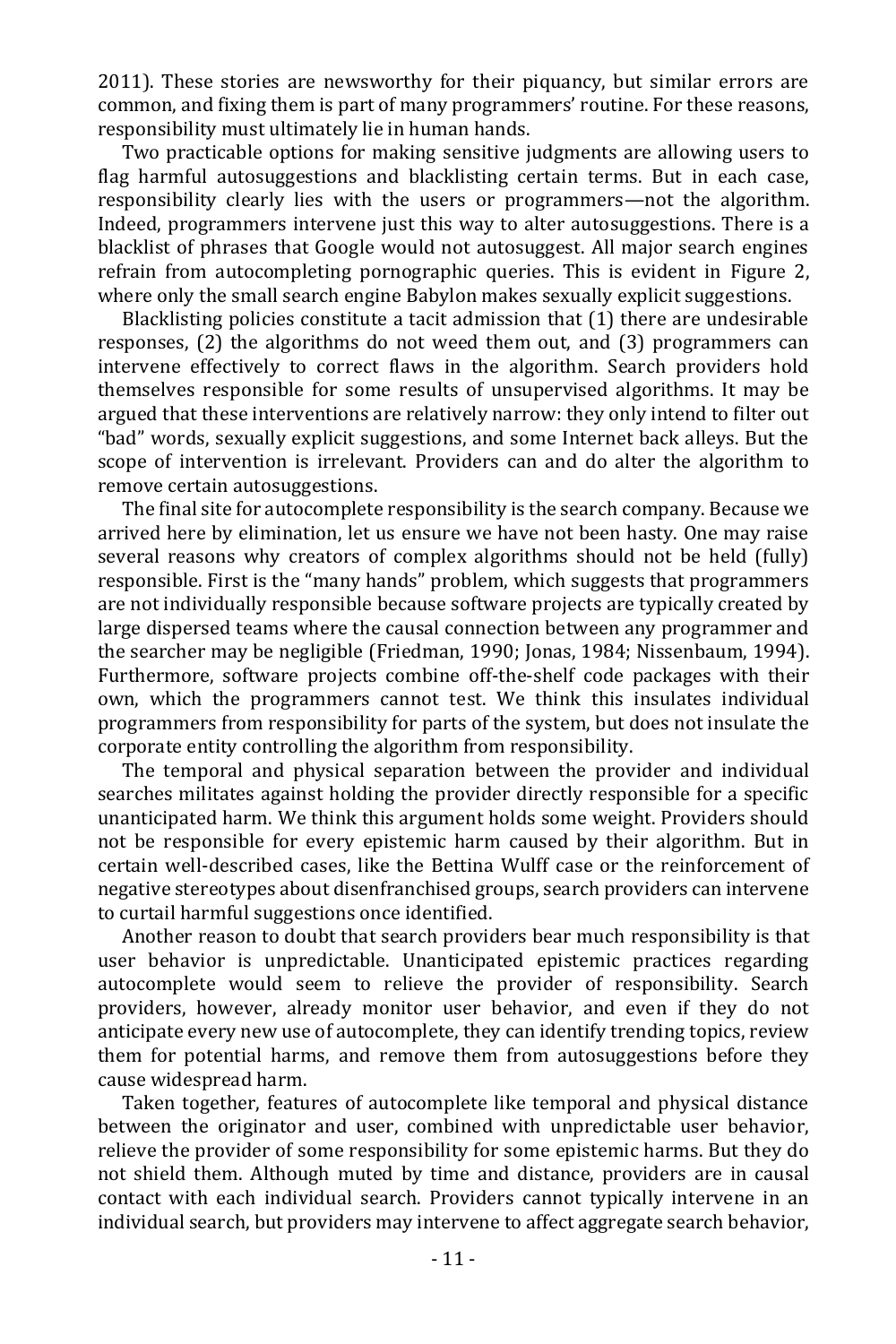as they already do by blacklisting certain autosuggestions, either through user settings like Google's SafeSearch or by fiat. Given the kind of intervention technologically possible, search providers have a responsibility to the aggregate, not to each individual.

Finally, only search providers have the autonomy to significantly change the algorithm functioning. Typical users change the algorithm only incrementally. The algorithm itself includes self-modifying code, but its scope is narrow and unreflective to be left operating unsupervised. Only search providers have the autonomy necessary to bear the bulk of epistemic responsibility.

|                                                                                                                                                                                       | <b>YAHOO!</b>                                                                                                                                                                                                                                                                                                                                                                      | Google                                                                                                                                                                                            |
|---------------------------------------------------------------------------------------------------------------------------------------------------------------------------------------|------------------------------------------------------------------------------------------------------------------------------------------------------------------------------------------------------------------------------------------------------------------------------------------------------------------------------------------------------------------------------------|---------------------------------------------------------------------------------------------------------------------------------------------------------------------------------------------------|
| gay                                                                                                                                                                                   | <b>Search</b>                                                                                                                                                                                                                                                                                                                                                                      | gay                                                                                                                                                                                               |
| gay marriage<br>gayle king<br>gaylord texan<br>gay pride parade<br>gaylord opryland hotel<br>gaylord palms<br>gay rights<br>gaylord national harbor<br>gay celebrities list<br>gayton | <b>GAY MARRIAGE</b><br><b>LATEST NEWS</b><br>Mayo: Gay marriage is about civil rights, not<br>To me, the issue of gay marriage is pretty simple. If<br>two consenting adults<br>Attitudes on gay marriage shift among<br>MSNBC - 1 hour ago<br>High Court Seals the Case for Gay-Marriage<br>Bloomberg - 7 hours ago<br>View Photos - View Videos - Twitter Results<br>YAHOO! NEWS | gaylord texan<br>gay marriage<br>gay test<br>gaylord palms<br>gay celebrities<br>gaylord hotel<br>gay actors<br>gaylord<br>gay jokes<br>gay marriage states<br>I'm Feeling Lucky<br>Google Search |
|                                                                                                                                                                                       |                                                                                                                                                                                                                                                                                                                                                                                    |                                                                                                                                                                                                   |
|                                                                                                                                                                                       | babylon                                                                                                                                                                                                                                                                                                                                                                            | bing                                                                                                                                                                                              |
| gay<br>gay tube<br>gay male tube<br>gay<br>gayforit<br>gaysex<br>gayromeo<br>gay boys<br>gay finder<br>gay free<br>gayroyal                                                           | Search                                                                                                                                                                                                                                                                                                                                                                             | gay<br>gavlord texan<br>gay sex during the civil war<br>gaylord opryland hotel<br>gaylord palms<br>gaylord national harbor<br>gay news<br>gaylord herald times<br>gaylord                         |

**Figure 2.** Autosuggestions for "gay" in four search engines (2 April 2013).

# **Epistemically responsible autocomplete**

Which autosuggestions should be monitored? We identified three harms of irresponsible autocomplete. First, a search target's dignity can be harmed due to the spread of misinformation about them. Second, autosuggestions may contribute to false, biased, or skewed beliefs in searchers. Third, extant biases can lead to incorrectly assessing the trustworthiness of informants who belong to certain groups and hinder the circulation of critical ideas in society. The first harm is moral, but the others are epistemic. We will focus on them. Our analysis entails that providers should eliminate at least three broad categories of autosuggestions: first, those that result from organized attacks to game the system; second, those that perpetuate damaging stereotypes about socially disadvantaged groups; and third, those that libel specific individuals.

Search providers already invest heavily in preventing attempts by "search engine optimizers" to artificially associate a website with popular search terms or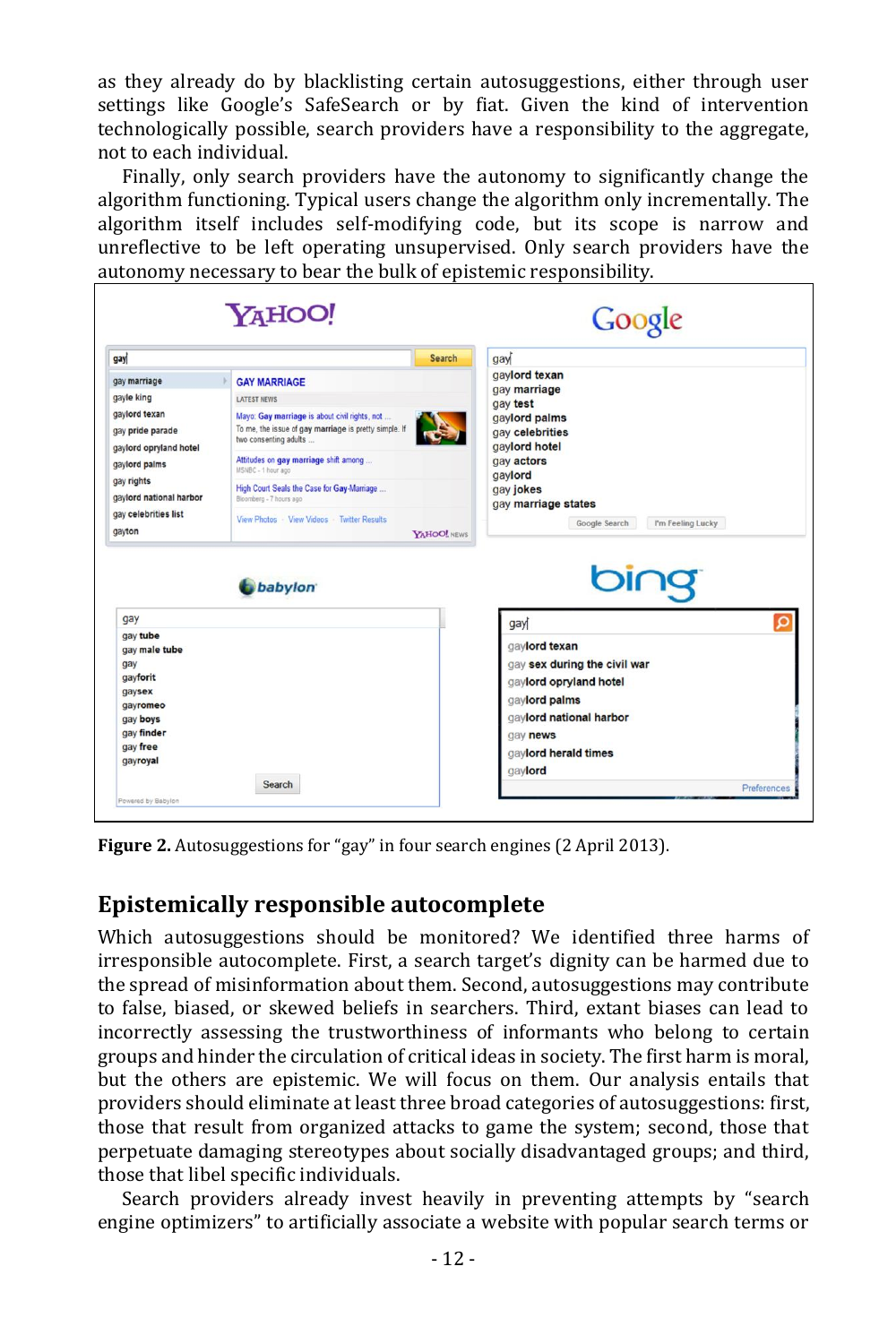using robots or confederates to inflate its popularity directly. Whenever someone "games" the system, the overall quality of the search is damaged, so providers have selfish motives to monitor these abuses. But such efforts also have epistemic effects: whenever artificially inflated results are rejected, what remains is a better reflection of the Web makeup. Of course, the Web itself is full of misinformation and often biased toward privileged groups (Introna and Nissenbaum, 1999; Rogers, 2004: 3–9), but considering whether search providers are responsible to correct these features exceeds the scope of this article.

Second, search providers are responsible to counter damaging stereotypes about socially disadvantaged groups because they are likely to reinforce users' biases. Stereotypes are especially damaging to groups without online bandwidth to counter them. Smaller, less privileged, poorer groups have a quieter voice on the Web, and the automaticity and feedback of autosuggestions can amplify these differences—so that common stereotypes appear frequently, while the contrary perspective shrinks disproportionately from view. Our prescription allows search providers to avoid compounding the propagation of such stereotypes by autosuggesting them without actually correcting the search results themselves.

Finally, individuals face major difficulties battling slanderous autosuggestions. Such autosuggestions should be avoided. Anyone interested in Wulff's alleged salacious life could type "Bettina Wulff prostitute" and find the same information they would if the search term were suggested. But defamatory autosuggestions should not spontaneously appear to whoever simply types "Bettina Wulff."

### **Objections**

Let us last consider potential objections. First, speech should be protected on the Internet. Censorship is bad. We agree. But omitting autosuggestions is not censoring search results. The distinction is between finding information one is seeking and being involuntarily informed that certain information exists. Typing a full query invoking a stereotype would still yield the same hits as if it were autosuggested. Even searchers who do not explicitly invoke stereotypes in their queries will likely encounter them in the search results. But under our policy, these individuals would not have the stereotype thrust in their faces without context. Someone searching for information about, say, the history of an ethnic group would not be exposed to autosuggestions denigrating it. We do acknowledge a risk. Eliminating some autosuggestions could limit the "coverage" search engines provide and lead users to believe they have the whole story when some aspects of the story are withheld.

A related objection is that search providers should represent the Web as accurately and with little interference as possible. According to Rogers (2004: 28) and Rieder (2009: 143, 148), the Web is and ought to remain "a valuable collision space between official and unofficial accounts of reality." They claim that the Web forms a non-hierarchical structure, where each page can link to other pages. A hyperlink is "an acknowledgement by one organization of another organization's relevance to the discourse, based on some appreciation for that latter organization's knowledge and reputation" (Rogers, 2002: 203). This makes the Web a neutral playground for different accounts of reality to compete for credibility by trying to get as many incoming hyperlinks as possible. The most hyperlinked webpages are perceived as most credible. Conflicting accounts of reality may gain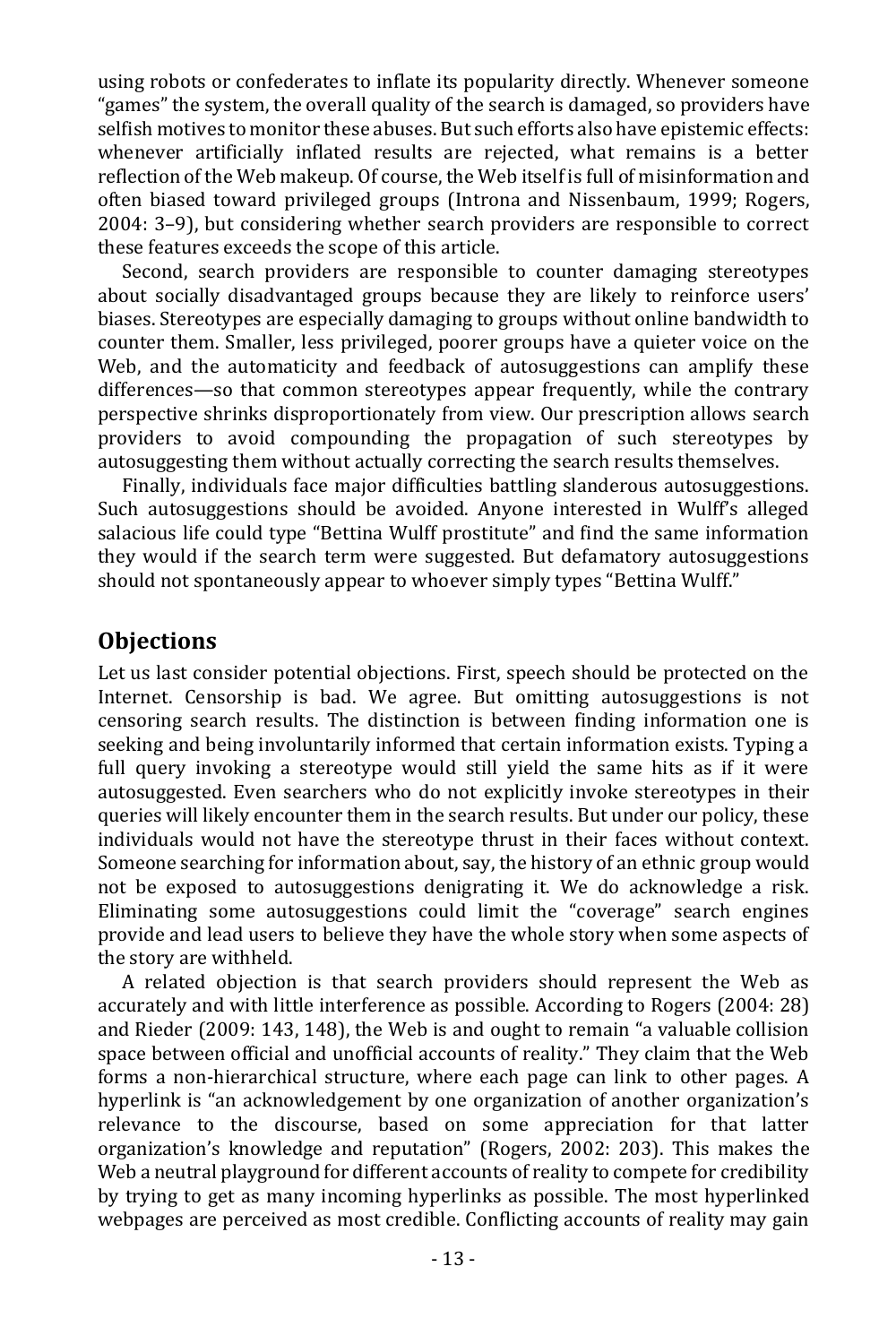credibility within different clusters of webpages. Any interference by search providers in this naturally occurring hyperlinking structure would wrongly infringe an organic web-neutrality.

We question the assumptions underpinning this argument. Even if the Web once had a non-hierarchical structure, most traffic today occurs in a few mega-sites, such as Facebook and YouTube, which only partly implement a traditional static hyperlinks structure. Furthermore, are aggregated hyperlinks a good indicator of perceived credibility? Can we legitimately infer actual credibility from perceived credibility? We cannot delve into these issues here.<sup>11</sup> In any case, this objection applies only to *search results*, not *autosuggestions*. Autosuggestions are not intended to merely reflect an allegedly objective structure of the Web, but also users' search interests and patterns. Searches do not have a hyperlinked structure—they do not link to one another—therefore, this objection is irrelevant to them.

It might be argued that autocomplete should only neutrally and objectively represent searchers' interests because this is the best way to serve individual searchers' needs. Any other agenda, including avoiding epistemic harms, exceeds search providers' mandate. As noted, this is Google's official line, but in practice, Google and other providers do not follow it to the letter. They refrain from autocompleting searches for pornography, torrent sites, and some offensive content. Their *de facto* policies seem neither consistent nor defensible. Their pretense to neutrality and objectivity looks more like a façade for avoiding liability than a genuine commitment to users' best interests.

But suppose we take their claim to neutrality at face value. Is such a policy epistemically responsible? Suppose, for the sake of the argument, that when a father who worries that his daughter is overweight starts typing a query "is my daughter," it should be autocompleted with "overweight?" because this reflects his actual concern (even if unsubstantiated or prejudicial). Even so, such autosuggestions are epistemically irresponsible in aggregate because the search interface does *not* and *cannot* make such autosuggestions *only* to parents already concerned about their daughter's weight. It makes the same autosuggestion to nearly all users who start typing the same query, including people who have not had this thought. Such autosuggestions epistemically harm many users by reinforcing or planting prejudicial unsubstantiated thoughts. Even if autocomplete benefits users who are explicitly searching for this information, its potential harms to users looking for other information outweigh any alleged benefits.

Finally, search providers may object that rooting out prejudices is too burdensome. They would need to hire and train human minders to evaluate trending topics for potentially epistemically harmful content. Indeed, this may be overly burdensome for search providers to prevent all such harms. But the responsibility is to respond to aggregate behavior. The idea is to prevent the algorithm's damaging ampliative effects from swamping the unbiased or counterbiased alternative.

# **Conclusion**

Autocompleted web search presents novel epistemic opportunities and challenges. Autocomplete inevitably and irreparably induces changes in users' epistemic actions, particularly their inquiry and belief formation. While these changes have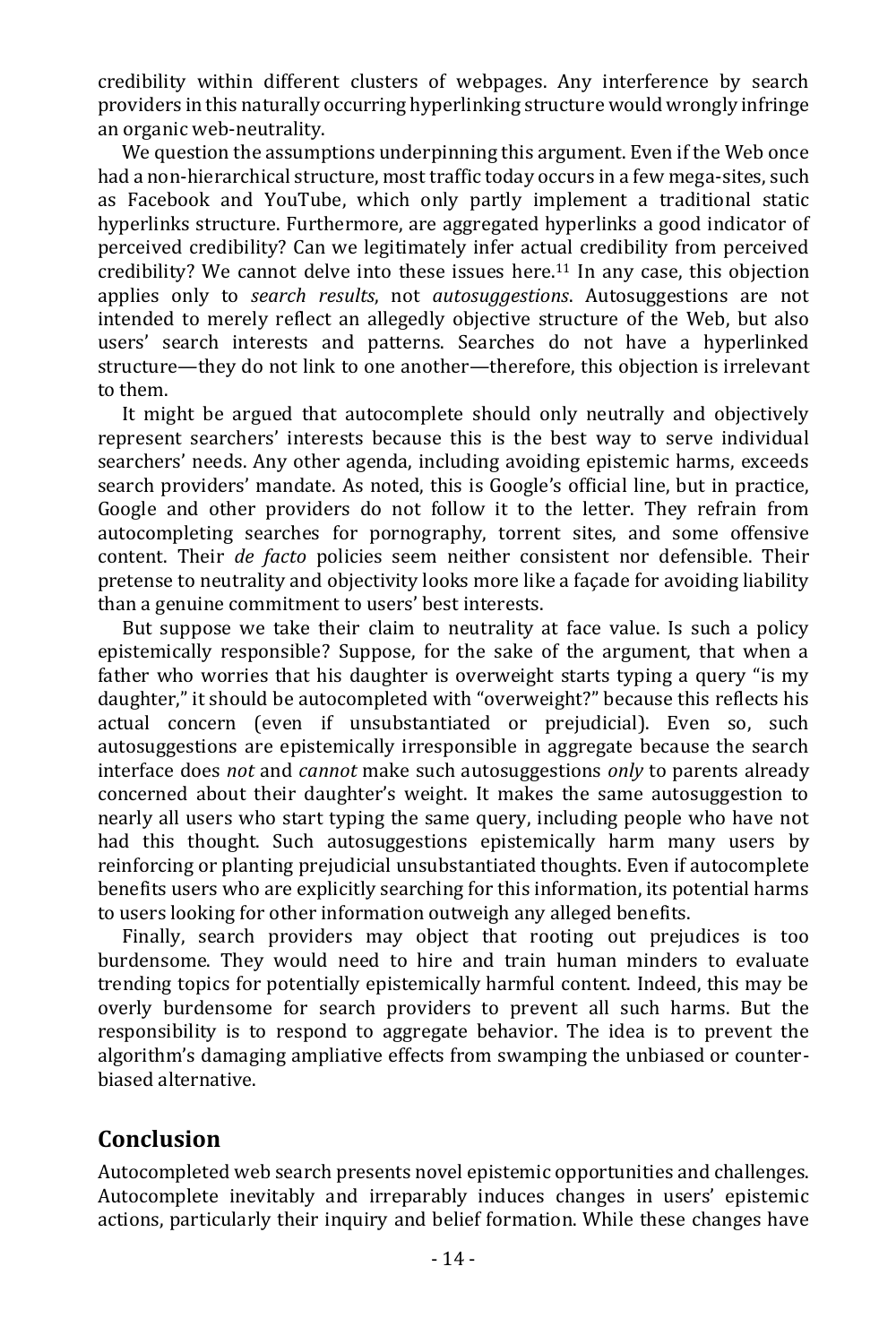potential epistemic benefits for searchers and society, they also have harms, such as generating false, biased, or skewed beliefs about individuals or members of disempowered groups. Our analysis constitutes an example of assigning epistemic responsibilities associated with an epistemic technology on a principled theoretical basis. Using our theoretical framework that connects responsible epistemic behavior to practicability, we considered what corrective measures are technologically possible and desirable for each of the candidate responsible parties: searchers, the search technology and the search provider. Search providers have the bulk of required features and technological possibilities to identify and prevent harms. They therefore bear the bulk of responsibility to mitigate them and should eliminate autosuggestions that result from organized attacks to game the system, those that perpetuate damaging stereotypes about socially disadvantaged groups, and those that associate negative characteristics with specific individuals.

#### **Author note**

Miller and Record shared equally in the creation of this paper. Miller presented this work at a special workshop on "Crafting Ignorance: Secrecy and Suggestion in Science and Technology" organized in 2014 by the Science Technology and Society (STS) Cluster at the National University of Singapore. He thanks the organizers, especially Axel Gelfert, for their generous hospitality. Record presented this work at the "Philosophy of Information" conference at Duke University in 2014. He thanks the audience, especially Kay Mathiesen and Don Fallis, for valuable feedback and conversation.

#### **Acknowledgements**

We would like to thank Eleanor Louson for copyediting an earlier version of the paper and helping us to avoid several blunders, and David Enoch for his illuminating comments on an earlier draft.

### **Funding**

Record is grateful to the University of Toronto's Critical Making Lab and AEGIS Ontario for institutional support. Miller is grateful to the Edmond J. Safra Center for Ethics, Tel Aviv University, the Dan David Foundation, Tel Aviv University, the Cohn Institute for History and Philosophy of Science and Ideas, Tel Aviv University, and the Sidney M. Edelstein Center for the History and Philosophy of Science, Technology, and Medicine, the Hebrew University of Jerusalem, for postdoctoral fellowships.

### **Notes**

- 1. In January 2015, Wulff and Google settled the case before trial. Google removed the offensive autosuggestions (Huber, 2015).
- 2. Karapapa and Borghi (2015) list multiple legal cases around the world, in which Google was sued over harms allegedly caused by its autosuggestions. The outcomes of these cases have been diverse, and they have not followed a consistent legal logic (Karapapa and Borghi, 2015: 263).
- 3. Asynchronous communication may be implemented with client-side scripting, Active-X, Java, and Flash technology, but these methods are cumbersome and inefficient.
- 4. It is safe to assume that search providers other than Google use similar methods.
- 5. Google's Autocomplete cannot be turned off (Google, 2014).
- 6. Thanks to Adam Dubé for this point.
- 7. Thanks to an anonymous reviewer for this journal for this point.
- 8. For an overview of the debate about group responsibility, see Tollefsen (2004).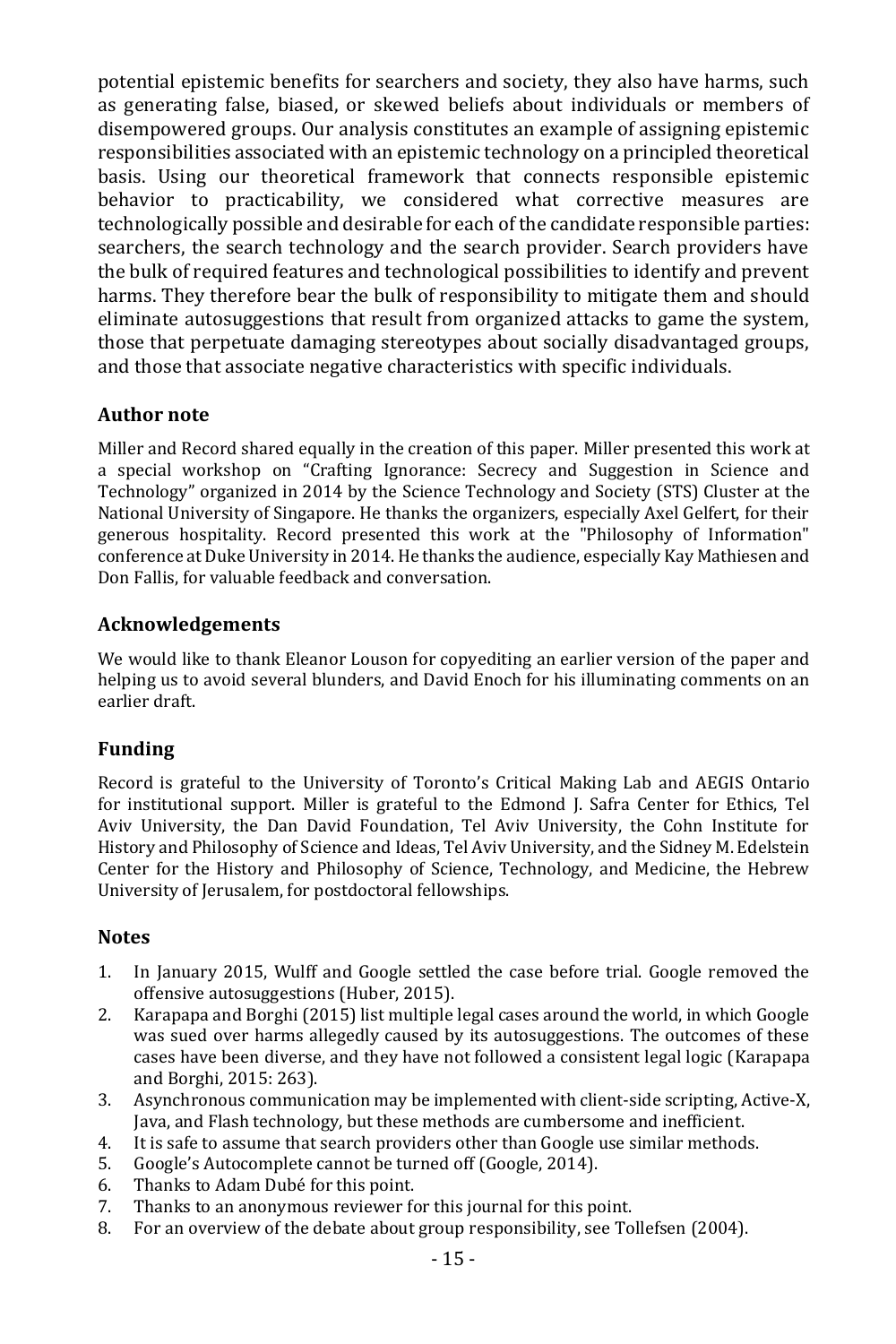- 9. For an entity to be epistemically responsible for its effect on another's belief formation processes, it arguably has to have such an effect, be able to identify potential harms and alternative actions, and alter its behavior to avoid such harms. See Jonas (1984), Floridi and Sanders (2004) and Wallach and Allen (2009).
- 10. We thank Allan Olley for this reference.
- 11. For a discussion, see De Maeyer (2013).

#### **References**

Adam A (2008) Ethics for things. *Ethics and Information Technology* 10: 149–154.

Anonymous (2013) Google settles auto-complete defamation suit in Israel. *law.co.il*, 23 November. The contraction of the Available at: the attenuation of the attenuation of the attenuation of the att

www.law.co.il/en/news/israeli\_internet\_law\_update/2013/11/28/

settlement-reached-in-Google-auto-complete-defamation-suit/

- Baker P and Potts A (2013) "Why do white people have thin lips?" Google and the perpetuation of stereotypes via auto-complete search forms. *Critical Discourse Studies* 10: 187–204.
- BBC News (2012) Google autocomplete: the internet where you are. *BBC News*, 7 September. Available at: www.bbc.co.uk/news/world-us-canada-19258912
- Berget G and Sandnes FE (2015) Do autocomplete functions reduce the impact of dyslexia on information-searching behavior? The case of Google. *Journal of the Association for Information Science and Technology*. Epub ahead of print 22 October. DOI: 10.1002/asi.23572. Available at: dx.doi.org/10.1002/asi.23572
- Coady D (2011) An epistemic defence of the blogosphere. *Journal of Applied Philosophy* 28: 277–294.
- De Laat P (2011) Open source production of encyclopedias: editorial policies at the intersection of organizational and epistemological trust. *Social Epistemology* 26(1): 71– 103.
- De Maeyer J (2013) Towards a hyperlinked society: a critical review of link studies. *New Media & Society* 15(5): 737–751.
- Doubé W and Beh J (2012) Typing over autocomplete: cognitive load in website use by older adults. In: *Proceedings of the 24th Australian computer-human interaction conference (OzCHI '12)* (ed V Farrell, G Farrell, C Chua, et al.), Melbourne, VIC, Australia, 26–30 November, pp. 97–106. New York: ACM.
- Eisen M (2011) Amazon's \$23,698,655.93 book about flies. *It is Not Junk*, 22 April. Available at: www.michaeleisen.org/blog/?p=358
- Ekström M (2002) Epistemologies of TV journalism: a theoretical framework. *Journalism* 3(3): 259–282.
- Elers S (2014) Maori are scum, stupid, lazy: maori according to Google. *Te Kaharoa* 7(1): 16–24.
- Ernesto (2011) Google starts censoring BitTorrent, RapidShare and more. *Torrent Freak* 26 January. Available at: torrentfreak.com/google-starts-censoring-bittorrent-rapidshareand-more-110126/
- Ettema J and Glasser T (1987) On the epistemology of investigative journalism. In: Gurevitch M and Levy MR (eds) *Mass Communication Review Yearbook*, vol. 6. London: SAGE, pp. 338–361.
- Fallis D (2011) Wikipistemology. In: Goldman AI and (Whitcomb D (edsSocial *Epistemology: Essential Readings*. Oxford: Oxford University Press, pp. 297–312.
- Floridi L and Sanders JW (2004) On the morality of artificial agents. *Minds and Machines* 14(3): 349–379.
- Freiman O (2014) Towards the epistemology of the internet of things: techno-epistemology and ethical considerations through the prism of trust. *International Review of Information Ethics* 22: 6–22.
- Fricker M (2007) *Testimonial Injustice: Power and the Ethics of Knowing*. Oxford: Oxford University Press.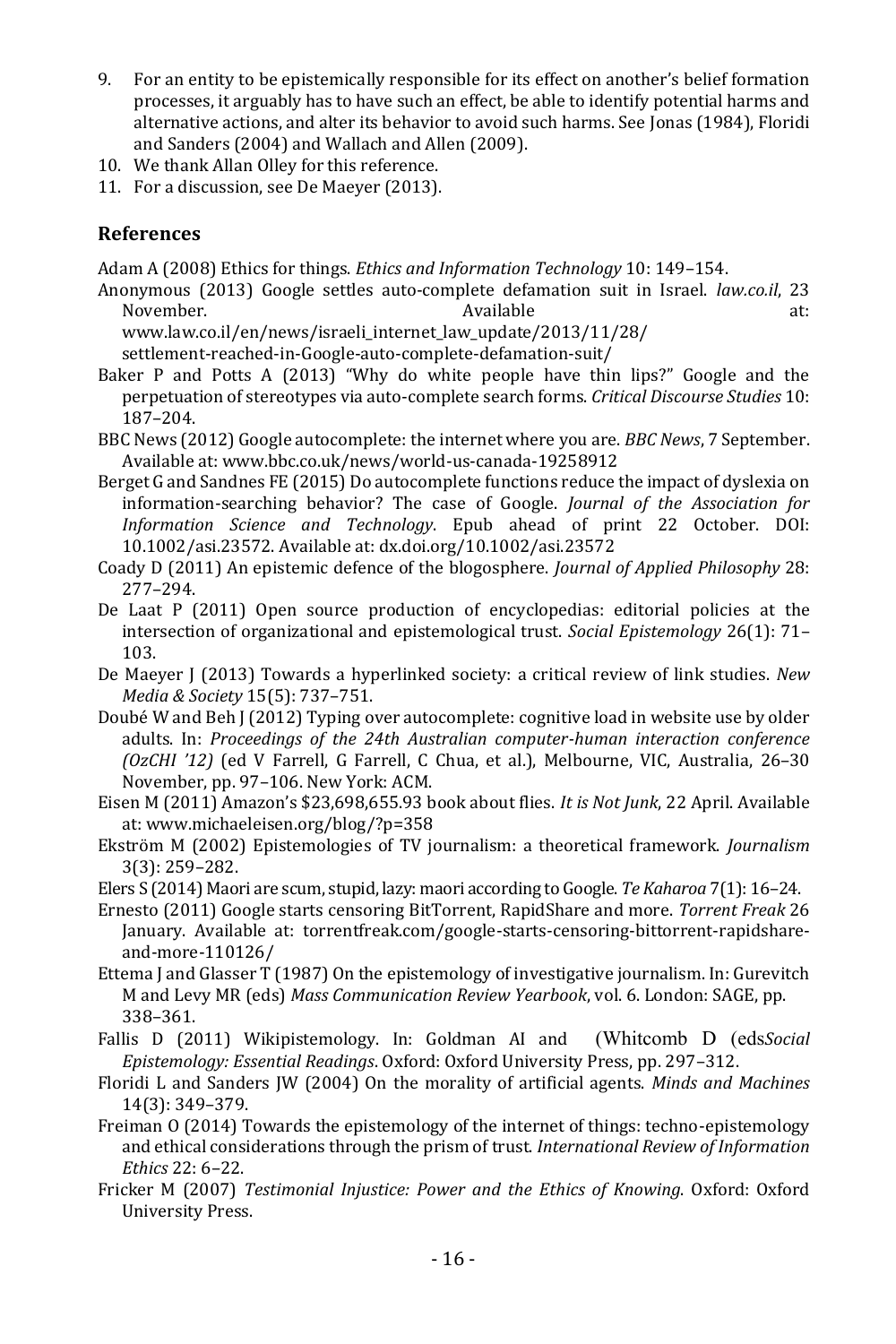- Friedman B (1990) Moral responsibility and computer technology. *Paper presented at the Annual Meeting of the American Educational Research Association*, Boston, MA. Available at: eric.ed.gov/?id=ED321737
- Frost-Arnold K (2014) Trustworthiness and truth: the epistemic pitfalls of Internet accountability. *Episteme* 11: 63–81.
- Garrett JJ (2005) Ajax: a new approach to web applications. *Adaptive Path*, 18 February. Available at: www.adaptivepath.com/ideas/ajax-new-approach-web-applications
- Goldman AI (2008) The social epistemology of blogging. In: van den Hoven J and Weckert J (eds) *Information Technology and Moral Philosophy*. Cambridge: Cambridge University Press, pp. 111–122.
- Google (2014) Autocomplete. Available at: support.google.com/websearch/bin/ .py?hl=enandanswer=106230
- Hiemstra D (2009) Information retrieval models. In: Goker A and Davies J (eds.) *Information Retrieval: Searching in the 21st Century*. London: Wiley, pp. 1–20.
- Huber J (2015) Bettina Wulff und Google streiten sich nicht mehr. *Der Tagesspiegel*, 15 January. Available at: www.tagesspiegel.de/medien/vergleich-noch-vor-demprozesstermin-bettina-wulff-und-google-streiten-sich-nicht-mehr/11236566.html
- Introna LD and Nissenbaum H (1999) Shaping the Web: why the politics of search engines matters. *The Information Society* 16(3): 1–17.

Johnson MK, Hashtroudi S and Stephen LD (1993) Source monitoring. *Psychological Bulletin* 114(1): 3–28.

- Jonas H (1984) *The Imperative of Responsibility: In search of an Ethics for the Technological Age*. Chicago, IL: University of Chicago Press.
- Jordans F (2013) German court orders limits on Google hints. *The Boston Globe*, 15 May. Available at: www.bostonglobe.com/business/2013/05/14/german-court-orderschanges-google-search-hints/o7LdJiDAbdaVmQrOyrLdvL/story.html
- Karapapa S and Borghi M (2015) Search engine liability for autocomplete suggestions: personality, privacy and the power of the algorithm. *International Journal of Law and Information Technology* 23(3): 261–289.
- Kato MP, Sakai T and Tanaka K (2013) When do people use query suggestion? A query suggestion log analysis. *Information Retrieval* 16(6): 725–746.
- Kenyon T (2014) False polarization: debiasing as applied social epistemology. *Synthese* 191(11): 2529–2547.
- Knuth DE (1998) *The Art of Computer Programming*, vol. 3. 3rd ed. Reading, MA: Addison-Wesley.
- Kuflik A (1999) Computers in control: rational transfer of authority or irresponsible abdication of autonomy? *Ethics and Information Technology* 1: 173–184.

Kumkale GT and Albarracín D (2004) The sleeper effect in persuasion: a meta-analytic review. *Psychological Bulletin* 130(1): 143–172.

- Latour B (1988) (aka Johnson J) Mixing humans and nonhumans together: the sociology of a door-closer. *Social Problems* 35(3): 298–310.
- Latour B (1996) *Petites leçons de sociologie des sciences*. Paris: Le Seuil.
- Latour B (2002) Morality and technology: the end of the means. *Theory, Culture & Society* 19(5–6): 247–260.

Longino H (2002) *The Fate of Knowledge*. Princeton, NJ: Princeton UP.

Lynch MP (2016) *The Internet of Us: Knowing More and Understanding Less in the Age of Big Data*. New York: Liveright.

Magnus PD (2009) On trusting Wikipedia. *Episteme* 6(1): 74–90.

Mahdawi A (2013) Google's autocomplete spells out our darkest thoughts. *The Guardian*, 22 October. Available at: www.theguardian.com/commentisfree/2013/oct/22/googleautocomplete-un-women-ad-discrimination-algorithms

Miller B and Record I (2013) Justified belief in a digital age: on the epistemic implications of secret internet technologies. *Episteme* 10(2): 101–118.

Morozov E (2013) *To Save Everything, Click Here: Technology, Solutionism and the Urge to Fix Problems that Don't Exist*. London: Penguin.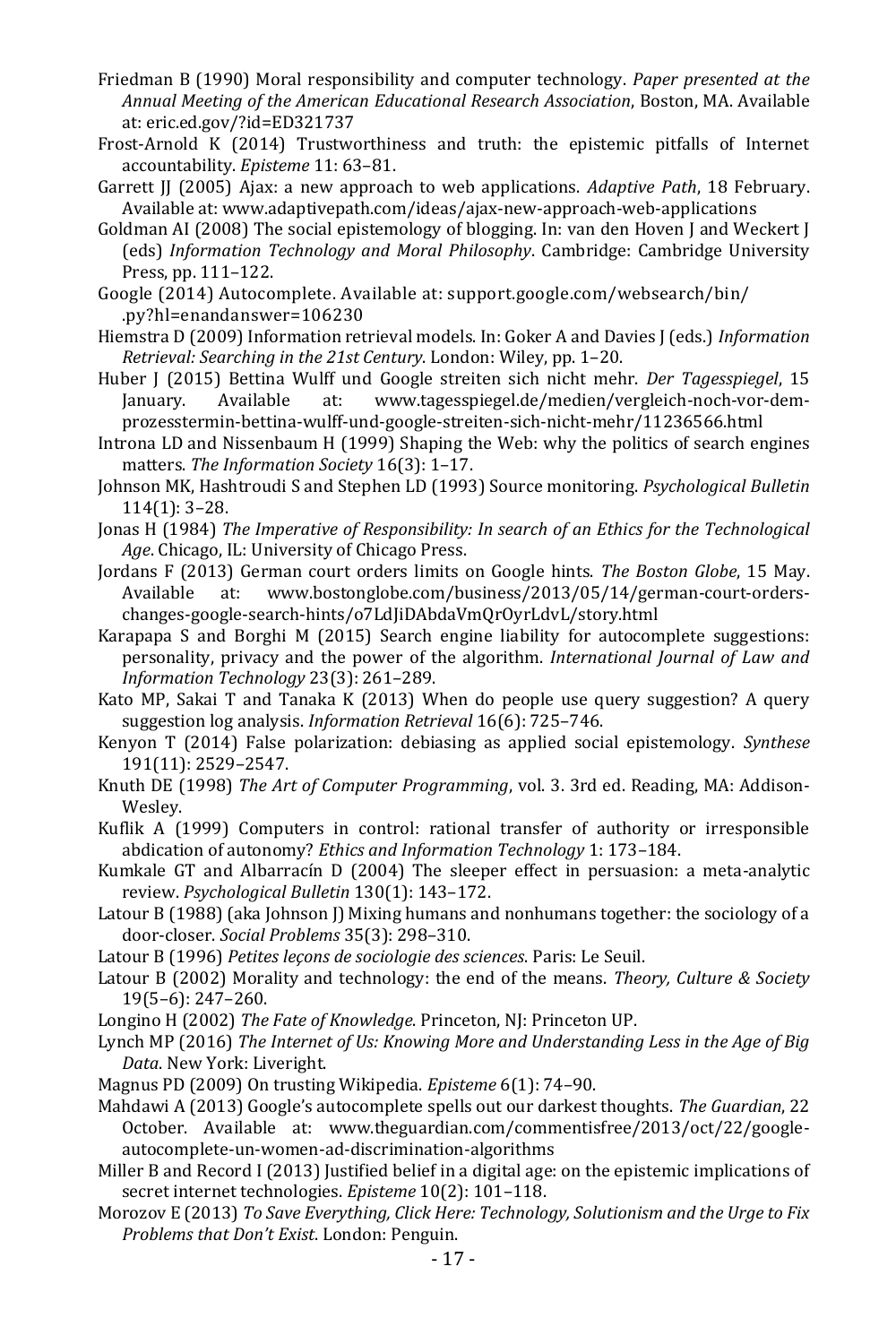Munn NJ (2012) The new political blogosphere. *Social Epistemology* 26(1): 55–70.

- Niggemeier S (2012) Autocompleting Bettina Wulff: can a Google function be libelous? *Spiegel Online International*, 20 September. Available at: www.spiegel.de//;/googleautocomplete-former-german-first-lady-defamation-case-a-856820.html
- Nissenbaum H (1994) Computing and accountability. *Communications of the Association for Computing Machinery* 37(1): 72–80.
- O'Brien K (2013) Google eliminates "die" search suggestion for autism. *The Star-Ledger*, 27 February. Available at: www.nj.com/parenting/index.ssf/2013/02/ google\_changes\_policy\_for\_auti.html
- Origgi G (2012) Designing wisdom through the web. In: Landemore H and Elster J (eds) *Collective Wisdom: Principles and Mechanisms*. Cambridge: Cambridge University Press, pp. 38–55.
- Parasie S and Dagiral E (2013) Data-driven journalism and the public good: "Computerassisted-reporters" and "programmer-journalists" in Chicago. *New Media & Society* 15(6): 853–871.
- Record I (2013) Technology and epistemic possibility. *Journal for General Philosophy of Science* 44(2): 319–336.
- Record I and Miller B (2016, forthcoming) Taking iPhone seriously: epistemic technologies and the extended mind. In: Pritchard D, Clark A, Kallestrup J, et al. (eds) *Extended Epistemology*. Oxford: Oxford University Press.
- Rieder B (2009) Democratizing search? From critique to society-oriented design. In: Stalder F and Becker K (eds) *Deep Search: The Politics of Search Engines*. Edison, NJ: Transaction, pp. 133–151.
- Rogers R (2002) Operating issue networks on the Web. *Science as Culture* 11(2): 191–213.
- Rogers R (2004) *Information Politics on the Web*. Cambridge MA: MIT Press.
- Rogers R and Ben-David A (2008) The Palestinian—Israeli peace process and transnational issue networks: the complicated place of the Israeli NGO. *New Media & Society* 10(3): 497– 528.
- Simon J (2010) The entanglement of trust and knowledge on the Web. *Ethics and Information Technology* 12(4): 343–355.
- Simpson TW (2011) e-trust and reputation. *Ethics and Information Technology* 13(1): 29–38. Simpson TW (2012) Evaluating Google as an epistemic tool. *Metaphilosophy* 43(4): 426–445. Solomon M (2001) *Social Empiricism*. Cambridge, MA: MIT Press.
- Stephens-Davidowitz S (2014) Google, tell me: is my son a genius? *The New York Times*, 19 January, SR6.
- Sullivan D (2011) How Google Instant's autosuggestions work. *Search Engine Land*, 6 April. Available at: searchengineland.com/how-google-instant-autocomplete-suggestions-work-62592
- Thicke M (2013) The internet observer effect. *The Bubble Chamber*, 15 January. Available at: thebubblechamber.org/2013/01/the-internet-observer-effect/
- Tollefsen DP (2004) Collective intentionality. In: Fieser J and Dowden B (eds) *The Internet Encyclopedia of Philosophy*. Available at: www.iep.utm.edu/coll-int/
- Tollefsen DP (2009) Wikipedia and the epistemology of testimony. *Episteme* 6(1): 8–24.
- Trumbo J (2009) Driver fills tank in Richland, drains bank. *Tri-City Herald*, 26 February. Available at: web.archive.org/web/20110813043134/http://www.tricityherald.com/2009/02/26/491472/driver-fills-tank-in-richland.html
- Turner S (2013) The blogosphere and its enemies: the case of oophorectomy. *The Sociological Review* 61(S2): 160–179.
- Wallach W and Allen C (2009) *Moral Machines: Teaching Robots Right from Wrong*. Oxford: Oxford University Press.
- Ward D, Hahn J and Feist K (2012) Autocomplete as a research tool: a study on providing search suggestions. *Information Technology and Libraries* 31(4): 6–19.
- Weinberger D (2011) *Too Big to Know: Rethinking Knowledge Now That the Facts Aren't the Facts, Experts Are Everywhere, and the Smartest Person in the Room Is the Room*. New York: Basic Books.